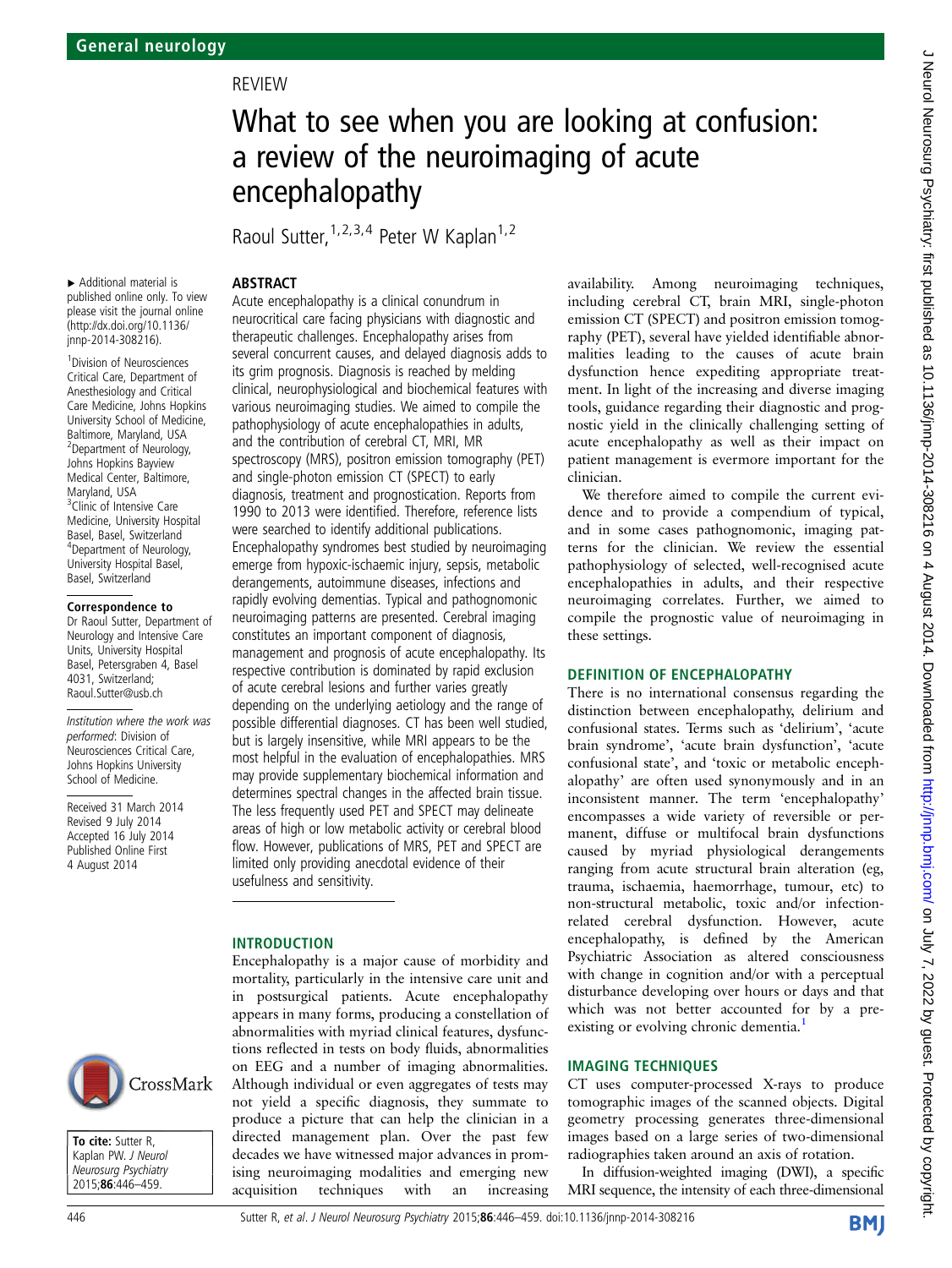image-element (voxel) reflects the estimate of the water diffusion rate in that area. The random motion of water depends on thermal agitation and on its cellular environment. The motion of cellular and intercellular water is hindered primarily by cell membrane boundaries. The diffusion restriction correlates with cellularity of a specific tissue. DWI detects changes of water diffusion that may indicate (early) pathological alterations of membranes and membrane-bound water transporting proteins. The impedance of water molecules diffusion is quantified using the apparent diffusion coefficient (ADC) value. ADC values can be displayed as a parametric map reflecting the degree of water diffusion through different tissues. MR spectroscopy (MRS) allows studies of metabolic changes in brain tissue by using signals from hydrogen protons to determine the relative concentrations of target brain metabolites.

PET is a functional imaging technique using nuclear medicine producing three-dimensional images of physiological and pathological processes in the body. PET detects γ-ray pairs emitted indirectly by administered positron-emitting radionuclides, which are linked to a biologically active molecule. Three-dimensional images based on the detected regional concentration of these radionuclide-linked molecules are constructed automatically.

SPECT is a nuclear medicine tomographic imaging technique using γ-rays. A γ-emitting radionuclide is administered intravenously and emitted γ-rays are detected by γ-cameras. Three-dimensional images are then constructed automatically.

#### SEARCH STRATEGY AND SELECTION CRITERIA

We included acute encephalopathies in adolescent and adult patients from metabolic derangements, hypoxic-ischaemic insults, sepsis, autoimmune diseases and rapidly evolving dementias. More chronic or subacute encephalopathies, such as those resulting from multifocal vascular lesions or inborn errors of metabolism were excluded. Further encephalopathies evolving from a large number of exogenous toxins, specific infections other than from herpes simplex virus (HSV), status epilepticus and trauma were excluded, as most of these disorders can indicate a large variety of neuroradiological abnormalities. Studies of functional MRI, diffusion tensor imaging and perfusionweighted MRI were not included, as in most types of acute encephalopathies studies are lacking.

The Medline search engine was used to identify reports published in any language between 1990 and 2013. The search terms included the names of the different encephalopathic syndromes, or pathological conditions used in the headings throughout the manuscript in combination with "computed tomography", "magnetic resonance imaging", "magnetic resonance spectroscopy", "positron emission tomography", "singlephoton emission computed tomography", "CT", "MRI", "MRS", "PET", and "SPECT". In addition, the reference lists of selected reports were searched to identify additional publications.

Publications are summarised and categorised in the online [supplementary tables](http://jnnp.bmj.com/lookup/suppl/doi:10.1136/jnnp-2014-308216/-/DC1) S1–S3.

### NEUROIMAGING IN ENCEPHALOPATHIC SYNDROMES Hypoxic-ischaemic encephalopathy

Pathophysiology: Hypoxic-ischaemic encephalopathy (HIE) usually results from acute circulatory and/or respiratory breakdown and typically affects the cortical and subcortical grey matter structures first. HIE is mainly caused by cardiac arrest, poisoning with carbon monoxide, asphyxiation or drowning. Failure of cerebral oxygenation inhibiting the  $Na^+ - K^+$  pumps leads to the loss of cellular integrity and release of excitotoxic

glutamate, followed by overstimulation of N-methyl-D-aspartate (NMDA) receptors, cellular calcium loss mediated via second messengers and damage of the mitochondrial respiratory chain.<sup>[2](#page-12-0)</sup> Brain reperfusion may cause secondary damage. The severity of injury depends on the duration and degree of circulatory and/or respiratory breakdown, body temperature and serum glucose levels.

Neuroimaging (see online [supplementary table](http://jnnp.bmj.com/lookup/suppl/doi:10.1136/jnnp-2014-308216/-/DC1) S1, fi[gure 1](#page-2-0)A): Cerebral CT is often normal early on, or may reveal mild loss of the grey–white junction in the first hours after cardiorespiratory arrest (CRA). Conversely, brain MRI may show DWI changes within an hour after CRA.<sup>[3](#page-12-0)</sup> In the initial 24 h, there may be symmetric decreases in the thalamus and basal ganglia, $4$  loss of differentiation between the grey and white matter, and increases in signal on T2-weighted images.<sup>[5](#page-12-0)</sup> In the late subacute phase of HIE, there are changes in the white and deep grey matter.<sup>[6](#page-12-0)</sup>

Quantitative whole-brain diffusion-weighted MRI on days 2– 4 after CRA may provide more accurate prognosis than the neurological examination.<sup>[7](#page-12-0)</sup> In a study of 10 patients, marked DWI, ADC or fluid-attenuated inversion recovery (FLAIR) changes portended poor outcome in  $100\%$ .<sup>[8](#page-12-0)</sup> Although early cerebral CT is less sensitive than brain MRI $<sup>9</sup>$  $<sup>9</sup>$  $<sup>9</sup>$  one study of 53</sup> patients revealed that signs of global cerebral oedema had a false-positive rate of  $0\%$  for death.<sup>[10](#page-12-0)</sup> In a study of post-CRA patients treated with hypothermia, quantitative whole-brain diffusion-weighted MRI in this time window improved the sensitivity for predicting poor outcome by 38% while maintaining 100% specificity as compared with the 72 h neurological examination ( $p=0.021$ ).<sup>7</sup> This study was followed by another analysis revealing that DWI 48 h post-CRA with global ischaemia or focal ischaemia with a total lesion volume of >20 mL had a false-positive rate of 0% for a poor outcome (defined as a cerebral performance category of  $3-5$ <sup>[11](#page-12-0)</sup> while another study showed a false-positive rate of 23% of cortical and/or deep grey nuclei lesions on MRI for a Cerebral Performance Category (CPC) of  $3-5$ .<sup>[12](#page-12-0)</sup> The predictive value of MRI findings is given in [table 1](#page-3-0). In a small study, MRS distinguished between good and poor outcome with a 100% specificity. The distinction was made with 90% sensitivity after 48 h and became 100% by days 3 and 4.[13](#page-12-0) Data from brain PET and SPECT studies are of no additional help. Frequent neuroimaging patterns are summarised in [table 2.](#page-4-0)

### Sepsis-related encephalopathy

Pathophysiology: Although the central nervous system (CNS) may be an 'immunologically privileged' organ, separated by the blood–brain barrier from most components of the humoral and cellular immune system, the brain may be exposed to excessive systemic inflammatory responses during sepsis. Cerebral dysfunction reflects the systemic metabolic, inflammatory and haemodynamic disturbances associated with systemic inflammatory response. Septic shock can also cause multifocal necrotising leukoencephalopathy from systemic inflammatory-mediated responses, along with ischaemic brain lesions, haemorrhages and microabscesses.<sup>[14](#page-12-0)</sup>

Neuroimaging (fi[gure 1](#page-2-0)B): In many patients, cerebral CT and MRI are normal, however, in some studies signs of vasogenic oedema can be detected when autoregulation is disturbed.[15](#page-12-0) With marked sepsis, there may be multiple lesions of cerebral white matter, and ischaemic strokes located in the centrum semiovale.[16](#page-12-0) Signs of ventriculitis with paraventricular ependymal hyperintensities can be present (fi[gure 1B](#page-2-0)) and periventricular contrast enhancement is often demonstrated best on T1. The patchy white matter lesions are dynamic and change over time.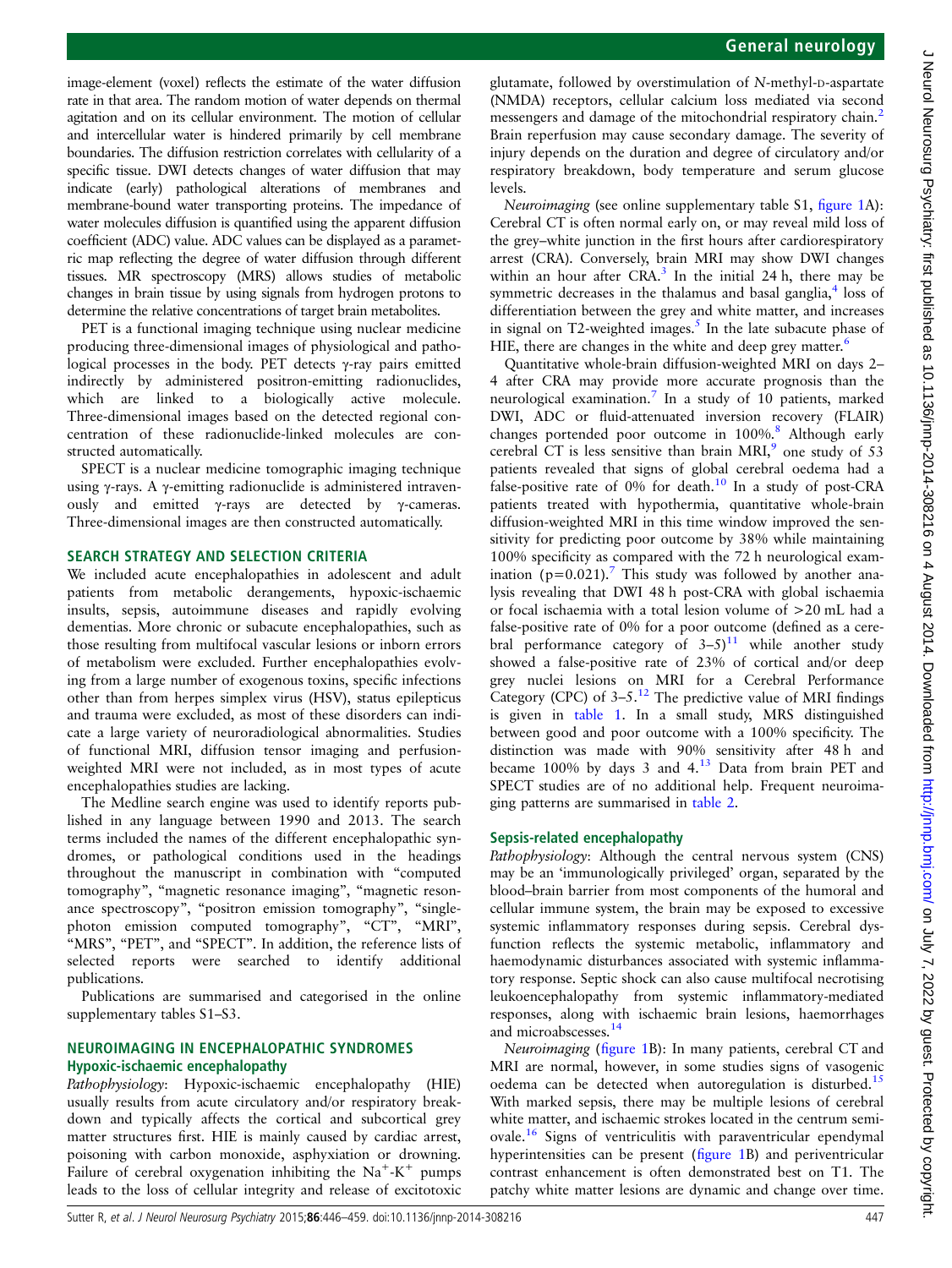<span id="page-2-0"></span>

Figure 1 MRI of specific acute encephalopathy syndromes. Serial axial fluid-attenuated inversion recovery sequences (on 1.5-T MRI, except A and D which are diffusion-weighted imaging; on 1.5-T MRI). (A) Hypoxic-ischaemic encephalopathy with hyperintense thalami and cortical grey matter; (B) sepsis-related encephalopathy with bilateral patchy hyperintensities in the deep white matter and ependymal hyperintensities along the ventricules (ie, ventriculitis); (C) central pontine myelinolysis (central pontine hyperintensities in the pons (arrows)); and (D) acute hepatic encephalopathy with hyperintensities from a cytotoxic oedema in the globus pallidus (arrows).

There are no sufficient data on MRS, SPECT and PET in humans. Frequent neuroimaging patterns are summarised in [table 2.](#page-4-0)

### Uraemic encephalopathy

Pathophysiology: The exact pathophysiology of uraemic encephalopathy is unknown, but reversible ischaemic changes, disorders of cerebral metabolism, and the direct effect of uraemic toxins on intracerebral vascular autoregulation have been implicated. $17$ 

Neuroimaging (see online [supplementary table](http://jnnp.bmj.com/lookup/suppl/doi:10.1136/jnnp-2014-308216/-/DC1) S2): Cerebral CT findings are usually normal, although some reveal attenu-ation changes in bilateral basal ganglia and internal capsules.<sup>[18](#page-12-0)</sup> Brain MRI has shown T1 hypointensities and T2, FLAIR and

DWI hyperintensities in the same areas, along with changes in cortical zones in some cases. $17$  Individual reports in patients without diabetes with uraemia showed extensive supratentorial white matter changes sparing basal ganglia and cortical involve-ment<sup>[19](#page-12-0)</sup> with diffusion restrictions in some patients. Following haemodialysis, many of these imaging and clinical abnormalities may regress. Nonetheless, in patients with relapsing and remitting uraemia, encephalopathy and concurrent cerebral atrophy progress and the basal ganglia may also be affected resulting in disturbed extrapyramidal movements.<sup>[20](#page-12-0)</sup> MRS reveals a decreased N-acetyl-aspartate peak and an elevated lactate peak in the basal ganglia when extrapyramidal movement abnormal-ities occur.<sup>[21](#page-12-0)</sup> Brain F-18 fluorodeoxyglucose (FDG)-PET in patients with extrapyramidal movement disorders may uncover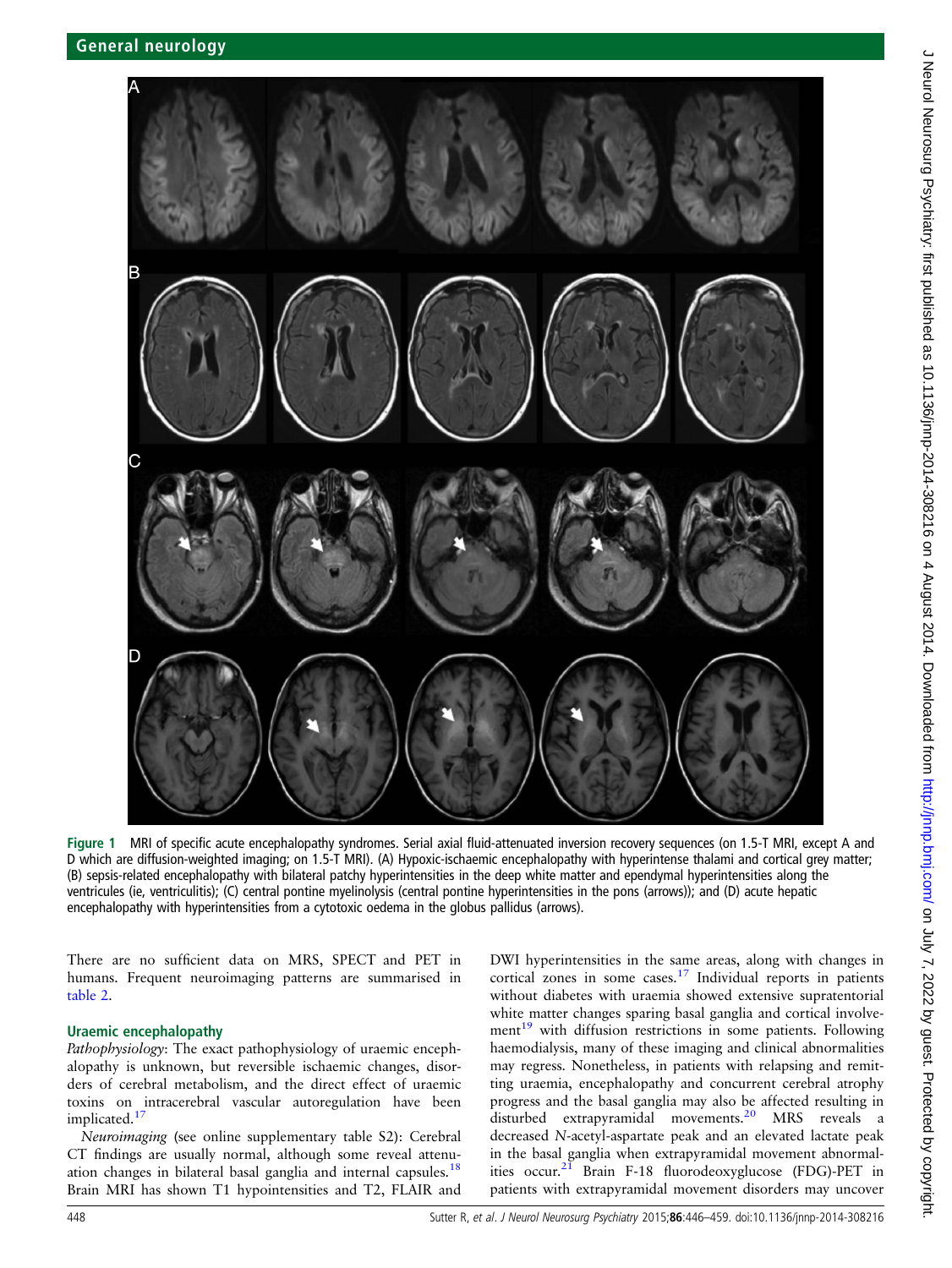<span id="page-3-0"></span>Table 1 Most consistent and pathognomonic neuroimaging patterns in the literature and their predictive value (data from the online s administrar<br>tables S1–

| <b>Imaging</b> | <b>Patterns</b>                                                                                                                                                                                                                                                                                                                                                                                                                                                                                      | Predictive value for poor outcome                                                                                                                                               |  |
|----------------|------------------------------------------------------------------------------------------------------------------------------------------------------------------------------------------------------------------------------------------------------------------------------------------------------------------------------------------------------------------------------------------------------------------------------------------------------------------------------------------------------|---------------------------------------------------------------------------------------------------------------------------------------------------------------------------------|--|
|                |                                                                                                                                                                                                                                                                                                                                                                                                                                                                                                      |                                                                                                                                                                                 |  |
|                | Hypoxic-ischaemic encephalopathy                                                                                                                                                                                                                                                                                                                                                                                                                                                                     |                                                                                                                                                                                 |  |
| CT             | ► Global cerebral oedema<br>► Decrease of putaminal, cortical and corticomedullary contrast                                                                                                                                                                                                                                                                                                                                                                                                          | Global oedema false-positive rate 0%. Higher putaminal, cortical and<br>corticomedullary contrast was associated with Cerebral Performance<br>Category (CPC) 4-5                |  |
| <b>MRI</b>     | $\triangleright$ Diffuse signal abnormalities in the cortex and subcortical areas or effacement of the<br>sulci                                                                                                                                                                                                                                                                                                                                                                                      | All patients with these findings died                                                                                                                                           |  |
|                | $\triangleright$ Lower whole-brain and regional median ADC                                                                                                                                                                                                                                                                                                                                                                                                                                           | Patients with modified Rankin Scale (mRS) > 3 have lower whole-brain<br>and regional ADC                                                                                        |  |
|                | ▶ DWI and FLAIR cortical multilobar, or diffuse lesion pattern<br>ADC <650×10 <sup>6</sup> mm <sup>2</sup> /s                                                                                                                                                                                                                                                                                                                                                                                        | False-positive rate 0% for death, profound cognitive impairment,<br>persistent vegetative state or severe physical impairment                                                   |  |
|                | $\triangleright$ DWI with global ischaemia or focal ischaemia with lesion volume >20 mL<br>T2 and DWI changes in the cerebral cortex and the deep grey matter                                                                                                                                                                                                                                                                                                                                        |                                                                                                                                                                                 |  |
| <b>PET</b>     | Hypometabolism frontal, parietal including the precuneus, in the posterior cingulate<br>gyrus, and in the occipital areas. Hypermetabolism in the insulas, cerebellum and<br>brainstem                                                                                                                                                                                                                                                                                                               | No clear evidence                                                                                                                                                               |  |
|                | Sepsis-related encephalopathy                                                                                                                                                                                                                                                                                                                                                                                                                                                                        |                                                                                                                                                                                 |  |
| <b>MRI</b>     | > Vasogenic oedema can be detected when autoregulation is disturbed<br>> With marked sepsis, there may be multiple lesions of cerebral white matter, and<br>ischaemic strokes located in the centrum semiovale. The patchy white matter lesions<br>are dynamic and change over time<br>▶ Periventricular contrast enhancement may often be demonstrate best on T1<br>> Signs of ventriculitis with paraventricular ependymal hyperintensities can be present                                         | No clear evidence                                                                                                                                                               |  |
|                | Uraemic encephalopathy                                                                                                                                                                                                                                                                                                                                                                                                                                                                               |                                                                                                                                                                                 |  |
| CT             | Hypodense basal ganglia and capsules                                                                                                                                                                                                                                                                                                                                                                                                                                                                 | No clear evidence                                                                                                                                                               |  |
| <b>MRI</b>     | T2, FLAIR and DWI hyperintense basal ganglia, capsules and inconsistently in                                                                                                                                                                                                                                                                                                                                                                                                                         | No clear evidence                                                                                                                                                               |  |
|                | cortical areas<br>Additional involvement of white matter and cerebral peduncles, occipital lobes and<br>thalami<br>▶ Decrease of N-acetyl-aspartate and the presence of lactate on MRS                                                                                                                                                                                                                                                                                                               |                                                                                                                                                                                 |  |
| <b>PET</b>     |                                                                                                                                                                                                                                                                                                                                                                                                                                                                                                      | No clear evidence                                                                                                                                                               |  |
|                | Decreased glucose metabolism in basal ganglia                                                                                                                                                                                                                                                                                                                                                                                                                                                        |                                                                                                                                                                                 |  |
|                | Hyperammonaemic encephalopathy                                                                                                                                                                                                                                                                                                                                                                                                                                                                       |                                                                                                                                                                                 |  |
| <b>MRI</b>     | T2, FLAIR and DWI cortical hyperintensities of the insula and cingulum<br>Increased glutamine and glutamate; low myoinositol and choline on MRS                                                                                                                                                                                                                                                                                                                                                      | No clear evidence                                                                                                                                                               |  |
|                | Hepatic encephalopathy                                                                                                                                                                                                                                                                                                                                                                                                                                                                               |                                                                                                                                                                                 |  |
| CT             | Usually normal                                                                                                                                                                                                                                                                                                                                                                                                                                                                                       | No clear evidence                                                                                                                                                               |  |
| <b>MRI</b>     | T1 hyperintensities in the globus pallidus and, less frequent, in the substantia nigra<br>and the midbrain tegmentum<br>FLAIR and DWI hyperintense thalami, posterior limbs of the internal capsule,<br>periventricular region, dorsal brain stem and diffuse cortical involvement in 1 study<br>of 20 patients<br>> Connectivity: decreased in the caudate of the anterior/middle cingulate gyrus;                                                                                                  | Correlations between the corticostriatal connectivity and<br>neuropsychological performances, but not between the striatal<br>connectivity and globus pallidus signal intensity |  |
|                | increased in the caudate of the left motor cortex; reduced between the putamen<br>and the anterior cingulate gyrus, right insular lobe, inferior frontal gyrus, left<br>parahippocampal gyrus and the anterior lobe of the right cerebellum; increased<br>between the putamen and right middle temporal gyrus<br>Increased glutamate/glutamine ratio and low myoinositol and choline on MRS<br>> Diminished choline and elevated glutamate/glutamine ratio in the parieto-occipital<br>cortex on MRS |                                                                                                                                                                                 |  |
| <b>SPECT</b>   | High blood flow in the cerebellum, basal ganglia and cerebral cortex<br>Alteration of striatal D2-receptor binding and dopamine reuptake                                                                                                                                                                                                                                                                                                                                                             | No clear evidence                                                                                                                                                               |  |
| <b>PET</b>     | $\triangleright$ Hypoperfusion of the superior and middle frontal gyri, and inferior parietal lobules<br>Increased peripheral benzodiazepine binding sites prefrontal and striatal in patients<br>with cirrhosis                                                                                                                                                                                                                                                                                     | No clear evidence                                                                                                                                                               |  |
|                |                                                                                                                                                                                                                                                                                                                                                                                                                                                                                                      |                                                                                                                                                                                 |  |
| CT             | Wernicke's encephalopathy<br>Hypodense paraventricular thalamic regions with or without contrast enhancement and,<br>No clear evidence                                                                                                                                                                                                                                                                                                                                                               |                                                                                                                                                                                 |  |
|                | less frequent, hypodense periaqueductal regions, tectum of the midbrain and<br>tegmentum of the pons                                                                                                                                                                                                                                                                                                                                                                                                 |                                                                                                                                                                                 |  |
| <b>MRI</b>     | T2 and FLAIR hyperintense periaqueductal and medial thalamic regions.<br>Less-frequent hyperintense mammillary bodies, periaqueductal regions,<br>hypothalamus, tectum and cerebellum<br>$\triangleright$ Minimised mammillary bodies<br>• Contrast-enhanced mammillary bodies is related to alcohol abuse<br>Atrophic mammillary bodies and cerebellar vermis (chronic phase)                                                                                                                       | No clear evidence                                                                                                                                                               |  |
|                | > Thalamic lactate increase and low N-acetyl-aspartate/creatine on MRS                                                                                                                                                                                                                                                                                                                                                                                                                               |                                                                                                                                                                                 |  |
| <b>SPECT</b>   | Hypoperfusion frontoparietal and in the right basal ganglia                                                                                                                                                                                                                                                                                                                                                                                                                                          | No clear evidence                                                                                                                                                               |  |

**Continued**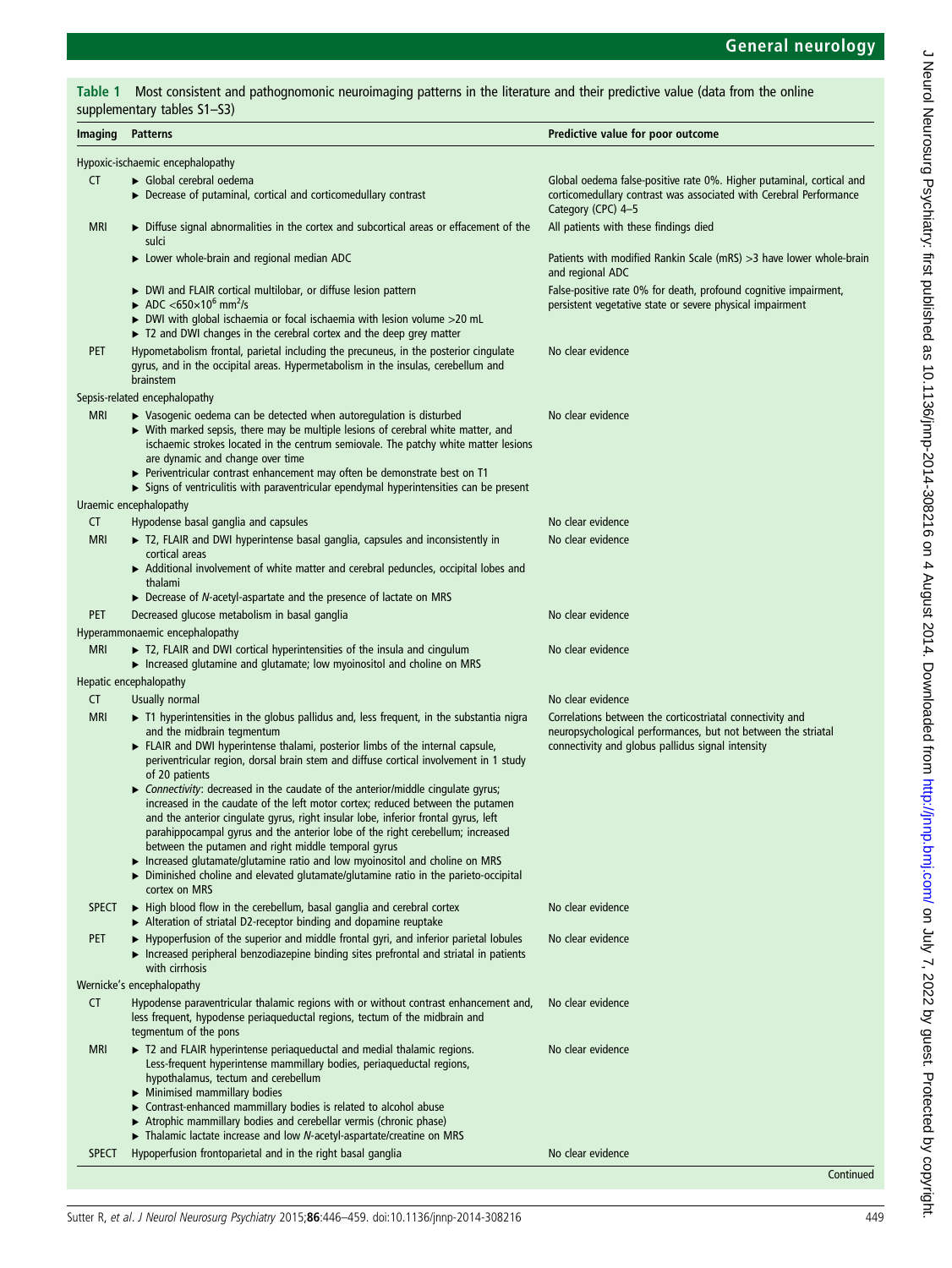<span id="page-4-0"></span>

| Table 1        | Continued                                                                                                                                                                                                                                                                                         |                                                                             |
|----------------|---------------------------------------------------------------------------------------------------------------------------------------------------------------------------------------------------------------------------------------------------------------------------------------------------|-----------------------------------------------------------------------------|
| <b>Imaging</b> | <b>Patterns</b>                                                                                                                                                                                                                                                                                   | Predictive value for poor outcome                                           |
|                | Hypoglycaemic encephalopathy                                                                                                                                                                                                                                                                      |                                                                             |
| <b>CT</b>      | Enhancing, hypodense basal ganglia, cerebral cortex, hippocampus and substantia<br>nigra                                                                                                                                                                                                          | No clear evidence                                                           |
| <b>MRI</b>     | T2 and FLAIR hyperintensities in the caudate, lenticular nuclei, cerebral cortex,<br>substantia nigra, hippocampus and internal capsules<br>In few patients DWI hyperintense white and deep grey matter and splenium of the<br>corpus callosum                                                    | Associated with vegetative state or severe disability<br>in two case series |
|                | Hyperglycaemic encephalopathy                                                                                                                                                                                                                                                                     |                                                                             |
| CT             | Hyperdense putamen and/or caudate nucleus                                                                                                                                                                                                                                                         | No clear evidence                                                           |
| <b>MRI</b>     | Unilateral or bilateral T1 hyperintensities in the striatum (mostly putamen)                                                                                                                                                                                                                      | No clear evidence                                                           |
| <b>SPECT</b>   | Hypoperfusion of the basal ganglia                                                                                                                                                                                                                                                                | No clear evidence                                                           |
|                | Hyponatraemic/hypernatraemic encephalopathies (pontine or extrapontine myelinolysis)                                                                                                                                                                                                              |                                                                             |
| CT             | $\triangleright$ Normal in a few patients and hypodense pontine lesions in the others                                                                                                                                                                                                             | No clear evidence                                                           |
| <b>MRI</b>     | T2, FLAIR and DWI hyperintense lesions of the pons. Less frequent lesions of the<br>thalamus, midbrain, cortical grey matter, hippocampus, caudate, putamen and<br>middle cerebral peduncle<br>$\triangleright$ T2 hyperintensities may be distributed along the crowns and sides of the cerebral | No clear evidence                                                           |
| <b>SPECT</b>   | gyri<br>Decreased striatal dopamine transporter binding and pontine hyperperfusion during<br>recovery                                                                                                                                                                                             | No clear evidence                                                           |

SPECT, single-photon emission CT.

a decreased glucose metabolism in the basal ganglia.<sup>[22](#page-12-0)</sup> Frequent neuroimaging patterns are summarised in table 3.

## Hyperammonaemia-related encephalopathy

Pathophysiology: Hyperammonaemic encephalopathy (HAE) results from the purported toxic effect of ammonia (or other

| Table 2 Neuroimaging patterns in hypoxic-ischaemic and |
|--------------------------------------------------------|
| sepsis-related encephalopathy                          |

| <b>Imaging</b> | <b>Patterns</b>                                                                                                                                                                                                                |
|----------------|--------------------------------------------------------------------------------------------------------------------------------------------------------------------------------------------------------------------------------|
|                | Hypoxic-ischaemic encephalopathy                                                                                                                                                                                               |
| CT.            | $\triangleright$ Global cerebral oedema<br>▶ Decrease of putaminal, cortical and corticomedullary contrast                                                                                                                     |
| <b>MRI</b>     | Diffuse signal abnormalities in the cortex and subcortical areas or<br>effacement of the sulci                                                                                                                                 |
|                | ► Lower whole-brain and regional median ADC                                                                                                                                                                                    |
|                | > DWI and FLAIR cortical multilobar, or diffuse lesion pattern<br>$\blacktriangleright$ ADC <650×10 <sup>6</sup> mm <sup>2</sup> /s                                                                                            |
|                | DWI with global ischaemia or focal ischaemia with lesion volume<br>$>20$ mL                                                                                                                                                    |
|                | T2 and DWI changes in the cerebral cortex and the deep grey<br>matter                                                                                                                                                          |
| <b>PET</b>     | Hypometabolism frontal, parietal including the precuneus, in the<br>posterior cingulate gyrus, and in the occipital areas. Hypermetabolism<br>in the insulas, cerebellum and brainstem                                         |
|                | Sepsis-related encephalopathy                                                                                                                                                                                                  |
| <b>MRI</b>     | ▶ Vasogenic oedema can be detected when autoregulation is<br>disturbed                                                                                                                                                         |
|                | $\triangleright$ With marked sepsis, there may be multiple lesions of cerebral<br>white matter, and ischaemic strokes located in the centrum<br>semiovale. The patchy white matter lesions are dynamic and<br>change over time |
|                | ▶ Periventricular contrast enhancement may often be demonstrated<br>hest on T1                                                                                                                                                 |
|                | Signs of ventriculitis with paraventricular ependymal<br>hyperintensities can be present                                                                                                                                       |

fluid-attenuated inversion recovery; PET, positron emission tomography.

compounds that co-occur with ammonia), a product of the amino acid metabolism.<sup>23</sup> Ammonia may accumulate when its degradation in the liver is impaired mainly as a result of liver diseases, or by its overproduction in pathological conditions including multiple myeloma, urease-producing bacteria, or drugs (eg, divalproate sodium) that inhibit metabolic pathways.[23](#page-12-0) Increased glutamine production during ammonium clearance, changes in osmolarity and death of astrocytes with brain oedema may be the causes of encephalopathy. $23$ 

Neuroimaging (see online [supplementary table](http://jnnp.bmj.com/lookup/suppl/doi:10.1136/jnnp-2014-308216/-/DC1) S2): Cerebral CT may not be particularly helpful. In contrast, two case series of brain MRI findings have revealed bilateral changes in the T2-weighted images and FLAIR sequences of the insula, cingulum, and more diffuse cortical regions using diffusion-weighted sequences.<sup>[24](#page-12-0)</sup> MRS can show increases in glutamate and

| <b>Imaging</b> | <b>Patterns</b>                                                                                |
|----------------|------------------------------------------------------------------------------------------------|
|                |                                                                                                |
|                | Uraemic encephalopathy                                                                         |
| CT.            | Hypodense basal ganglia and capsules                                                           |
| <b>MRI</b>     | T2, FLAIR and DWI hyperintense basal ganglia, capsules and<br>inconsistently in cortical areas |
|                | Additional involvement of white matter and cerebral peduncles,<br>occipital lobes and thalami  |
|                | ▶ Decreased N-acetyl-aspartate and an elevated lactate in the basal<br>ganglia on MRS          |
| <b>PFT</b>     | Decreased glucose metabolism in basal ganglia                                                  |
|                | Hyperammonaemic encephalopathy                                                                 |
| CT.            | Usually normal                                                                                 |
| <b>MRI</b>     | $\triangleright$ T2, FLAIR and DWI cortical hyperintensities of the insula and<br>cingulum     |
|                | $\triangleright$ Increased glutamine and glutamate; low myoinositol and choline<br>on MRS      |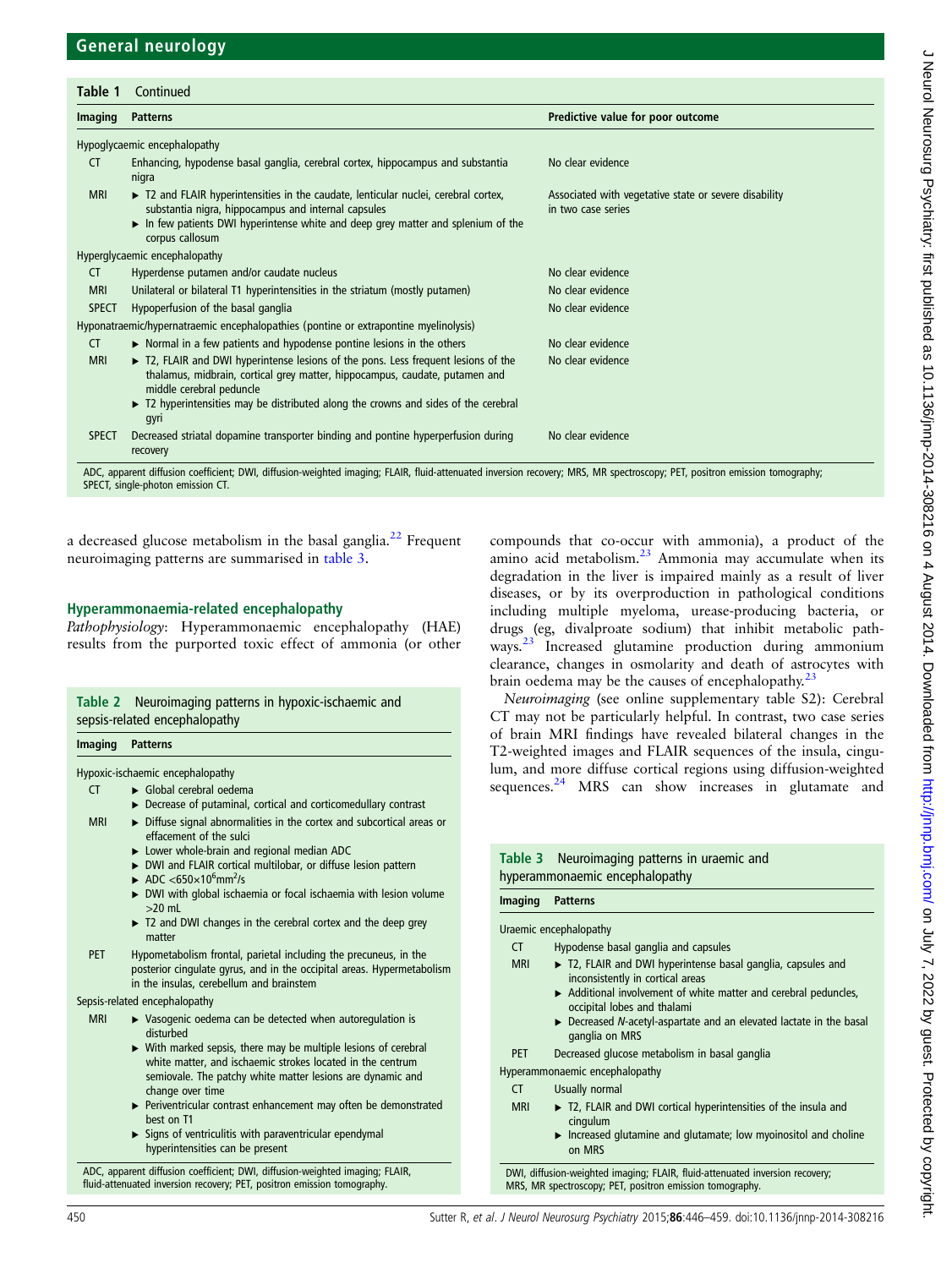In a recent study, MRI lesion severity correlated moderately with the clinical outcome but was not significant after Bonferroni correction for multiple comparisons.<sup>27</sup> The predictive value of MRI findings is given in [table 1](#page-3-0). Frequent neuroimaging patterns are summarised in table 4. Hypoglycaemic and hyperglycaemic encephalopathy Hypoglycaemic encephalopathy Pathophysiology: An acute decrease in serum glucose levels usually arises from an excess of hypoglycaemia inducing drugs, exogenous or endogenous insulin. This may release aspartate, an excitatory neurontransmitter, after a decline of the cell mem-

brane ATPase pump activity. Neuroimaging (see online [supplementary table](http://jnnp.bmj.com/lookup/suppl/doi:10.1136/jnnp-2014-308216/-/DC1) S2): Cerebral CT can show enhancing hypodensities in the basal ganglia, cere-bral cortex, hippocampus and substantia nigra.<sup>[31](#page-12-0)</sup> Brain MRI is usually more revealing and demonstrates hyperintense T2 signals and diffusion restrictions are believed to represent neuronal death and cytotoxic oedema in the posterior limb of the internal capsules, hippocampi, the basal ganglia and cortical areas.[32](#page-12-0) The splenium of the corpus callosum may also show signal changes.<sup>[32](#page-12-0)</sup> Data regarding MRS are lacking and there are only few studies using SPECT, or PET with inconclusive findings.

Nonetheless, case series suggest poor outcome with diffuse and extensive DWI changes in the basal ganglia and deep white matter. $32 \times 33$  In two case series of patients with bilateral symmetrical grey and/or white matter lesions, 100% remained severely disabled or in a vegetative state.<sup>32</sup> <sup>33</sup> The predictive value of MRI findings is given in [table 1.](#page-3-0) Frequent neuroimaging patterns are summarised in table 5.

|                | Table 5 Neuroimaging patterns in hypoglycaemic and  |
|----------------|-----------------------------------------------------|
|                | hyperglycaemic and hyponatraemic and hypernatraemic |
| encephalopathy |                                                     |

Imaging Patterns

Hypoglycaemic encephalopathy

- CT Enhancing, hypodense basal ganglia, cerebral cortex, hippocampus and substantia nigra
- MRI  $\triangleright$  T2 and FLAIR hyperintensities in the caudate, lenticular nuclei, cerebral cortex, substantia nigra, hippocampus and internal capsules
	- ► In few patients DWI hyperintense white and deep grey matter and splenium of the corpus callosum

Hyperglycaemic encephalopathy

- CT Hyperdense putamen and/or caudate nucleus
- MRI Unilateral or bilateral T1 hyperintensities in the striatum (mostly putamen)
- SPECT Hypoperfusion of the basal ganglia

Hyponatraemic/hypernatraemic encephalopathies (pontine or extrapontine myelinolysis)

- $CT \rightarrow$  Normal in a few patients and hypodense pontine lesions in the others
- MRI  $\rightarrow$  T2, FLAIR and DWI hyperintense lesions of the pons. Less frequent lesions of the thalamus, midbrain, cortical grey matter, hippocampus, caudate, putamen and middle cerebral peduncle
	- $\triangleright$  T2 hyperintensities may be distributed along the crowns and sides of the cerebral gyri
- SPECT Decreased striatal dopamine transporter binding and pontine hyperperfusion during recovery

DWI, diffusion-weighted imaging; FLAIR, fluid-attenuated inversion recovery; SPECT, single-photon emission CT.

<span id="page-5-0"></span>glutamine, decreases in myoinositol and choline possibly representing compensatory mechanisms.<sup>25</sup> In HAE with cirrhosis, PET demonstrates decreased cerebral blood flow with a fall in cerebral metabolic rate for oxygen by 20–40% compared with normal controls.<sup>26</sup> Studies on SPECT in HAE are lacking. Frequent neuroimaging patterns are summarised in [table 3](#page-4-0).

#### Hepatic encephalopathy

Pathophysiology: Hepatic encephalopathy (HE) emerges from decompensated cirrhosis or acute hepatic failure. Astrocytic swelling resulting from an accumulation of metabolites is con-sidered a major contributor<sup>[25](#page-12-0)</sup> (see Hyperammonaemia-related encephalopathy section, above).

Neuroimaging (see online [supplementary table](http://jnnp.bmj.com/lookup/suppl/doi:10.1136/jnnp-2014-308216/-/DC1) S3, fi[gure 1D](#page-2-0)): There are few neuroimaging studies on acute  $HE<sup>25</sup>$  $HE<sup>25</sup>$  $HE<sup>25</sup>$  Cerebral CT may be normal, or shows non-specific changes in the tectal regions, anterior pituitary and subthalamic nucleus. On MRI, there may be T2 prolongation in the periventricular white matter, thalami, internal capsules, corticospinal tracts and cere-bral cortex.<sup>[25 27](#page-12-0)</sup> In acute fulminant hepatic failure, the reversible oedema is astrocytic and mostly affects the globus pallidus, even though the DWI can resemble the (usually fatal) appearance in HIE. Changes in the glutamate/glutamine ratio with decreased myoinositol and choline are seen with  $MRS^{25}$  $MRS^{25}$  $MRS^{25}$  and can regress following liver transplantation. There is no evidence for the added diagnostic or prognostic value of MRS, PET and SPECT in HE. Cerebral SPECT may detect an increase in cerebellar, cortical and basal ganglia blood flow, $28$  and changes in dopamine D2-receptor binding and reuptake. $29$  Some patients with cirrhosis have decreased perfusion in the inferior parietal lobules, and the middle and superior frontal gyri. $30$  Many of these changes regress following treatment.

| Table 4        | Neuroimaging patterns in hepatic encephalopathy                                                                                                                                                                                                                                                                                                                                                                                                                                                                                                                                                                                                                                                                                                                                                                                                                                                                                                                                                                                                                                |
|----------------|--------------------------------------------------------------------------------------------------------------------------------------------------------------------------------------------------------------------------------------------------------------------------------------------------------------------------------------------------------------------------------------------------------------------------------------------------------------------------------------------------------------------------------------------------------------------------------------------------------------------------------------------------------------------------------------------------------------------------------------------------------------------------------------------------------------------------------------------------------------------------------------------------------------------------------------------------------------------------------------------------------------------------------------------------------------------------------|
| <b>Imaging</b> | <b>Patterns</b>                                                                                                                                                                                                                                                                                                                                                                                                                                                                                                                                                                                                                                                                                                                                                                                                                                                                                                                                                                                                                                                                |
|                | Hepatic encephalopathy                                                                                                                                                                                                                                                                                                                                                                                                                                                                                                                                                                                                                                                                                                                                                                                                                                                                                                                                                                                                                                                         |
| <b>CT</b>      | Usually normal                                                                                                                                                                                                                                                                                                                                                                                                                                                                                                                                                                                                                                                                                                                                                                                                                                                                                                                                                                                                                                                                 |
| <b>MRI</b>     | $\triangleright$ T1 hyperintensities in the globus pallidus and, less frequent, in the<br>substantia nigra and the midbrain tegmentum<br>ELAIR and DWI hyperintense thalami, posterior limbs of the<br>internal capsule, periventricular region, dorsal brain stem and<br>diffuse cortical involvement in 1 study of 20 patients<br>$\triangleright$ In acute hepatic encephalopathy the widespread grey matter<br>changes on FLAIR and DWI are often reversible, in contrast to<br>anoxic-ischaemic encephalopathy<br>Connectivity: decreased in the caudate of the anterior/middle<br>cingulate gyrus; increased in the caudate of the left motor cortex;<br>reduced between the putamen and the anterior cingulate gyrus,<br>right insular lobe, inferior frontal gyrus, left parahippocampal<br>gyrus and the anterior lobe of the right cerebellum; increased<br>between the putamen and right middle temporal gyrus<br>Increased glutamate/glutamine ratio and low myoinositol and<br>choline on MRS<br>Diminished choline and elevated glutamate/glutamine ratio in the |
|                | parieto-occipital cortex on MRS                                                                                                                                                                                                                                                                                                                                                                                                                                                                                                                                                                                                                                                                                                                                                                                                                                                                                                                                                                                                                                                |
| <b>SPECT</b>   | High blood flow in the cerebellum, basal ganglia and cerebral<br>cortex                                                                                                                                                                                                                                                                                                                                                                                                                                                                                                                                                                                                                                                                                                                                                                                                                                                                                                                                                                                                        |
|                | Alteration of striatal D2-receptor binding and dopamine reuptake                                                                                                                                                                                                                                                                                                                                                                                                                                                                                                                                                                                                                                                                                                                                                                                                                                                                                                                                                                                                               |
| <b>PET</b>     | $\blacktriangleright$ Hypoperfusion of the superior and middle frontal gyri, and inferior<br>parietal lobules<br>Increased peripheral benzodiazepine binding sites prefrontal and<br>striatal in patients with cirrhosis                                                                                                                                                                                                                                                                                                                                                                                                                                                                                                                                                                                                                                                                                                                                                                                                                                                       |
|                | DWI, diffusion-weighted imaging; FLAIR, fluid-attenuated inversion recovery; MRS, MR<br>spectroscopy; PET, positron emission tomography; SPECT, single-photon emission CT.                                                                                                                                                                                                                                                                                                                                                                                                                                                                                                                                                                                                                                                                                                                                                                                                                                                                                                     |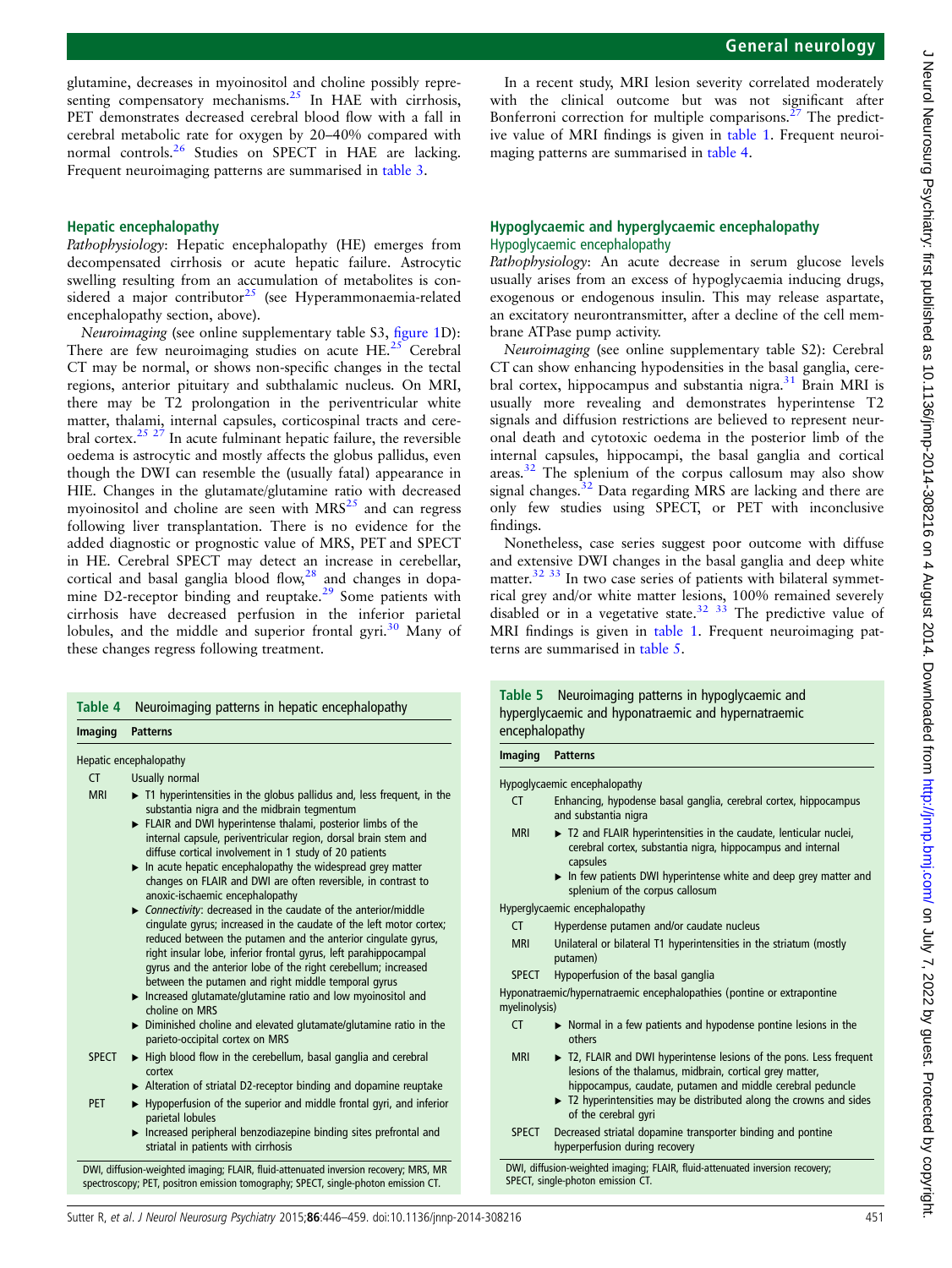<span id="page-6-0"></span>Figure 2 MRI in Wernicke's encephalopathy. (A) Sagittal diffusion-weighted imaging (on 1.5-T MRI) with typical small corpora mammillaria (corpus albicantia) in Wernicke's encephalopathy (arrow); and (B) axial fluid-attenuated inversion recovery sequences (on 1.5-T MRI) with abnormal hyperintensity of the periaqueductal grey matter (arrows).



#### Hyperglycaemic encephalopathy

Pathophysiology: Hyperglycaemia frequently occurs in uncontrolled diabetes mellitus. Diffuse brain dysfunction reflects osmotic derangements affecting the subthalamic area, the putamen and the caudate nucleus.<sup>[34](#page-12-0)</sup>

Neuroimaging (see online [supplementary table](http://jnnp.bmj.com/lookup/suppl/doi:10.1136/jnnp-2014-308216/-/DC1) S2): In 10 patients, cerebral CT showed hyperdense changes in the putamen, while brain MRI revealed T1-weighted hyperintensi-ties with no T2 signal changes in the basal ganglia.<sup>[34](#page-12-0)</sup> However, these findings are considered inconsistent and in acute hyperosmolar states, neuroimaging (especially MRI) can vary, in the presence of seizures or status epilepticus. Data regarding MRS are lacking. Studies report that brain SPECT shows hypoperfusion in the basal ganglia. $34$  When glucose is corrected, imaging

|                           | Table 6 Neuroimaging patterns in Wernicke's and posterior |  |
|---------------------------|-----------------------------------------------------------|--|
| reversible encephalopathy |                                                           |  |



ADC, apparent diffusion coefficient; DWI, diffusion-weighted imaging; FLAIR, fluid-attenuated inversion recovery; MRS, MR spectroscopy; SPECT, single-photon emission CT.

abnormalities regress.<sup>[34](#page-12-0)</sup> SPECT may reveal differences between non-ketotic and ketotic hyperglycaemic encephalopathies. In the former there are often multifocal seizures and extrapyramidal movements that might show corresponding areas of altered metabolism. Frequent neuroimaging patterns are summarised in [table 5.](#page-5-0)

#### Hyponatraemic and hypernatraemic encephalopathy (pontine or extrapontine myelinolysis)

Pathophysiology: The decreased serum osmolality, primarily from acute hyponatraemia promotes a water shift across the blood-brain barrier into the brain tissue resulting in cerebral oedema and severe neurological dysfunction. The increase of interstitial pressure causes an extracellular fluid shift from the brain tissue into the cerebrospinal fluid. The glial cells and neurons lose solutes, promoting an osmotic movement of water from the intracellular to the extracellular space,  $35$  subsequent disruption of the blood–brain barrier, and loss of oligodendroglia in the basis pontis. The rapid correction/change of serum sodium levels causes central pontine myelinolysis (CPM)—an effect, which is not entirely understood. This osmotic demyelination can also evolve more diffusely to involve extrapontine regions of the CNS (ie, extrapontine myelinolysis).

Neuroimaging (see online [supplementary table](http://jnnp.bmj.com/lookup/suppl/doi:10.1136/jnnp-2014-308216/-/DC1) S2, fi[gure 1](#page-2-0)C): Cerebral CT reveals evidence of demyelination in ∼1/4 of hypo-densities without enchancement.<sup>[36](#page-12-0)</sup> Brain MRI delineates more lesions, but normal studies may occur. Abnormalities include T2 hyperintensities in the centre of the pons, the tegmentum and the corticospinal tracts.<sup>[5 37](#page-12-0)</sup> Isolated extrapontine demyelination may occur in ∼10% of patients (ie, basal ganglia, thalami, lateral geniculate body, cerebellum and cerebral cortex<sup>5 36 37</sup>), or may occur together with CPM. Lesions can occasionally be seen in the thalamus, putamen, caudate nucleus, midbrain and pons on FLAIR and T2-weighted and T1-weighted imaging—extrapontine lesions seen in  $>40\%$ .<sup>[38](#page-12-0)</sup> Early examination with diffusionweighted MRI reveals changes of in water diffusion <1 day after first symptoms.<sup>37</sup> Regional hyperperfusion may be delineated during recovery using SPECT, with decreases in the stri-atal dopamine transporter in extrapontine myelinolysis.<sup>[39](#page-12-0)</sup>

The severity of demyelination expressed by the volume of MRI signal abnormality, however, may not correspond to the degree of clinical deficit, or return of function, as it is not associated with poor outcome,  $3638$  and residual signal changes may persist despite complete clinical recovery. [Table 5](#page-5-0) summarises frequent neuroimaging patterns.

**MRS**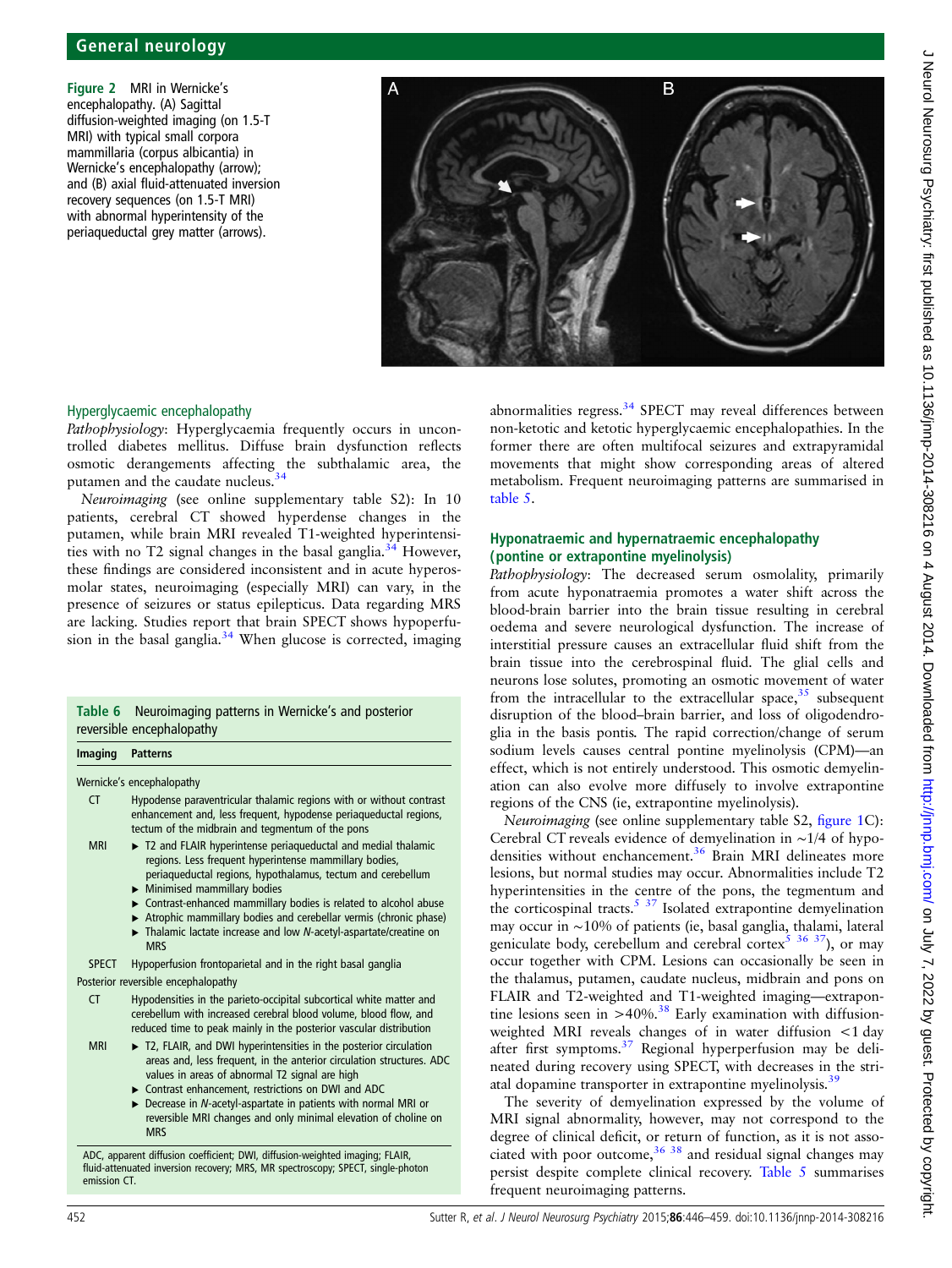#### <span id="page-7-0"></span>Wernicke's encephalopathy

Pathophysiology: Wernicke's encephalopathy is caused by a thiamine deficiency in alcohol abuse, malabsorption, poor nutrition, increased metabolism or iatrogenic elimination by haemodialysis. Thiamine deficiency may cause an osmotic imbalance with consequent perineural oedema and neuronal swelling. $40$ Periventricular lesions may be explained by a focal high rate of a thiamine-dependent metabolism.<sup>[41](#page-12-0)</sup>

Neuroimaging (see online [supplementary table](http://jnnp.bmj.com/lookup/suppl/doi:10.1136/jnnp-2014-308216/-/DC1) S3, fi[gure](#page-6-0) [2](#page-6-0)A,B): Cerebral CT and MRI changes may show hypodensities, or hyperintensities in the midbrain, diencephalon and periventricular areas enhance. $42 \frac{43}{13}$  DWI changes include hyperintensities on T2-weighted, and hypointensities on T1-weighted sequences near the third ventricle, mammillary bodies, the cerebral aqueduct and thalami.<sup>[43](#page-12-0)</sup> Chronically, there may be focal atrophy, especially of the mammillary bodies.[44](#page-12-0) MRS reveals a decrease in aspartate and increase in lactate in involved areas. $45$  There are no SPECT or PET studies.

Many of the abnormalities regress with treatment, but once there is involvement of the cortex on brain MRI, prognosis is poor in up to 100%.<sup>[46](#page-12-0)</sup> Frequent neuroimaging patterns are summarised in [table 6](#page-6-0).

### Posterior reversible encephalopathy

Pathophysiology: Posterior reversible encephalopathy syndrome (PRES)—a rare and potentially reversible neurotoxic state with a breakdown of the cerebral circulatory autoregulation<sup>47</sup>—is often associated with (pre-)eclampsia and less frequently with other pathological conditions, such as hypertension, sepsis, Guillain-Barré syndrome, autoimmune connective tissue disorders, chemotherapy and organ transplantation. Precursors include vasospasm, vasculitis and serum hyperviscosity.<sup>[47](#page-12-0)</sup> There are different hypotheses regarding the pathogenesis of PRES: (1) capillary vessels secondarily injured by severe arterial hypertension leading to hyperperfusion and cerebral oedema, and (2) hypertension-related reflexive vasoconstriction with secondary brain hypoperfusion and subsequent oedema.<sup>[48](#page-12-0)</sup>

Neuroimaging (see online [supplementary table](http://jnnp.bmj.com/lookup/suppl/doi:10.1136/jnnp-2014-308216/-/DC1) S3, figure 3A): Cerebral CT reveals areas of hypodensity, but may be nonspecific. MRI can demonstrate subcortical and cortical oedema in watershed zones, posterior cerebral artery perfusion areas in parietal and occipital regions, and sometimes also in frontal and temporal watershed zones. Cerebellar changes are less frequent. MRI shows changes that involve several vascular territories in the form of T1 and T2 prolongation, with alterations in the basal ganglia, thalamus, brainstem and *centrum semiovale*.<sup>[49](#page-13-0)</sup> In



Figure 3 MRI in specific acute encephalopathy syndromes. Serial axial fluid-attenuated inversion recovery sequences (on 1.5-T MRI). (A) Posterior reversible encephalopathy syndrome with widespread confluent subcortical hyperintensities in the posterior circulation; and (B) acute disseminated encephalomyelitis with subcortical hyperintensities in the right frontal lobe (3 images on the right), in the brain stem and in the cerebellar peduncles (3 images on the left); and (C) Creutzfeldt-Jakob disease (arrows mark hyperintense areas of the cortex—the 'cortical ribbon sign' (right arrow)—, putamen and caudate head isointense with the cortical grey (left arrows)).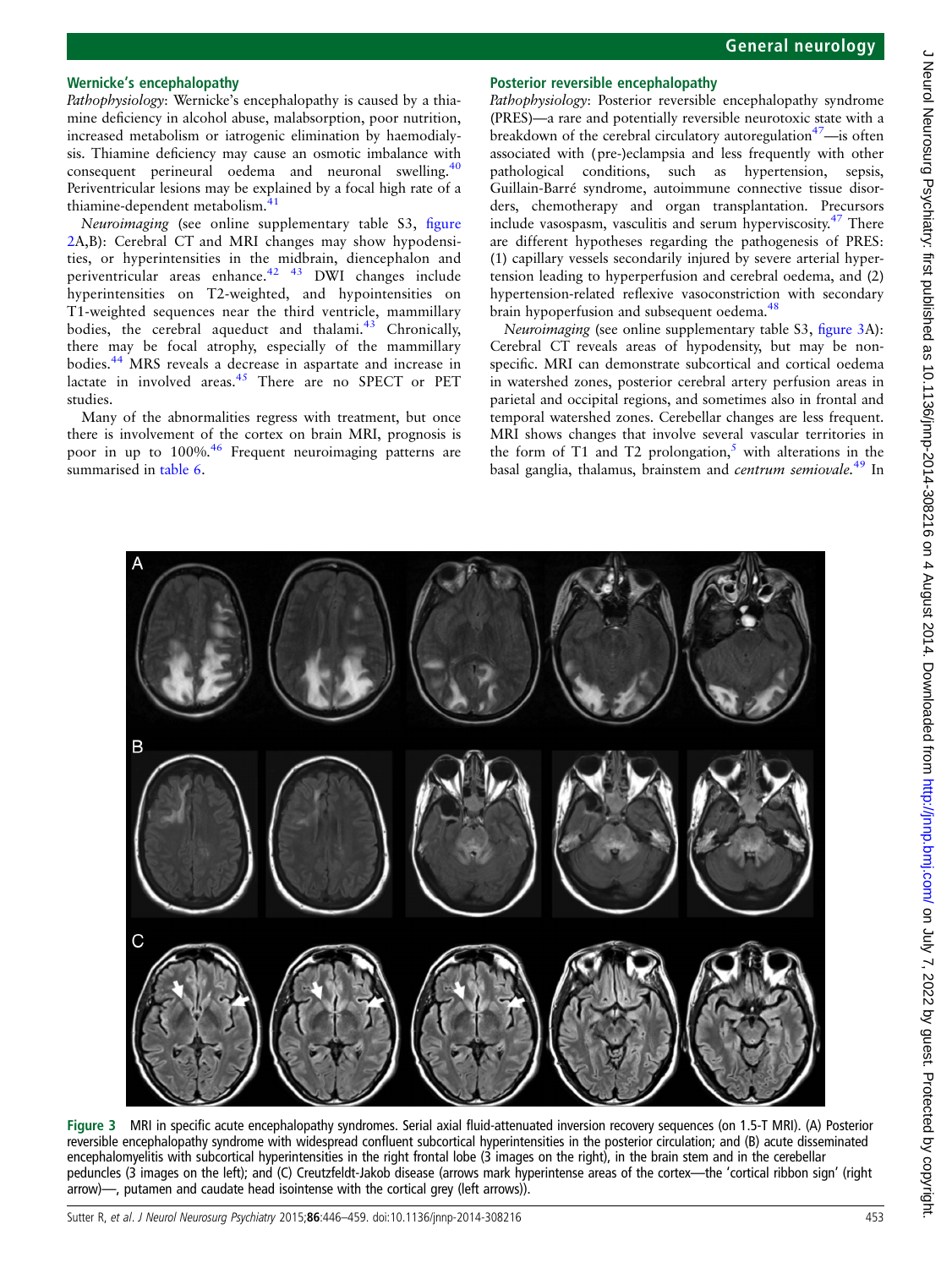76 patients with suspected PRES, MRI showed intraparenchy-mal haemorrhages in only 17%.<sup>[49](#page-13-0)</sup> MRS reveals decreased N-acetyl-aspartate/choline and N-acetyl-aspartate/creatinine<br>ratios outside the areas of oedema.<sup>50</sup> Vasoconstriction may ratios outside the areas of oedema.<sup>50</sup> Vasoconstriction may appear on cerebral CT, MR angiography or SPECT.

Neuroimaging changes may regress during days to weeks. The extent of MRI abnormalities correlates with outcome with T2/ DWI scores of non-survivors being significantly higher than those of patients who recovered.<sup>[51](#page-13-0)</sup> The predictive value of MRI findings is given in [table 7.](#page-9-0) Frequent neuroimaging patterns are summarised in [table 6](#page-6-0).

#### Autoimmune-induced encephalopathy

#### Acute disseminated encephalomyelitis and the Marburg variant

Pathophysiology: Acute disseminated encephalomyelitis (ADEM) is a non-specific term referring to acute CNS inflammation that is postinfectious or parainfectious, postvaccinal or of unknown origin. Exact mechanisms are not understood. The disseminated inflammation is usually monophasic and neurological symptoms result from involvement of cortical and subcortical structures, as well as the spinal cord. There is growing evidence that supports an autoimmune mechanism, as immunological changes, such as increased serum IgA, circulating immune complexes, and a decrease of T and B lymphocytes are frequently found. The exact mechanisms of the Marburg variant of multiple sclerosis, which subsequently follows an aggressive course of demyelin-ation and leads to death within 1 year, remain unclear.<sup>[52](#page-13-0)</sup> There may be severe myelin and axon destruction with prominent tissue necrosis and macrophage infiltration.

Neur[oim](#page-13-0)aging (fi[gure 3B](#page-7-0)): Cerebral CT and MRI are often normal,<sup>53</sup> but abnormalities can occur with contrast enhancement on T2-weighted images and FLAIR sequences in the acute phase.<sup>[53](#page-13-0)</sup> Most patients have multiple brain lesions in the deep and subcortical white matter characteristic of demyelination, and up to  $1/3$  have lesions in the brainstem and spinal cord.<sup>[53 54](#page-13-0)</sup> DWI shows variable abnormalities depending on the stage of the disease. In the first week (ie, acute phase) DWI reveals a restricted diffusion, and later (ie, subacute phase) diffusion increases.[55](#page-13-0) Small MRS studies showed a reduction of N-acetyl-aspartate in regions corresponding to the areas of high T2 signal intensity in the subacute phase.<sup>[55](#page-13-0)</sup> Haemorrhagic demyelinating lesions are mostly seen in the hyperacute ADEM variants. SPECT and PET have not been studied extensively.

Imaging often improves, although lesions may persist. Radiographically, the lesions of the Marburg variant demonstrate significant mass effect and oedema but the patterns may overlap with findings in ADEM. Hence, the Marburg variant may be best considered the most extreme type of demyelinating diseases and distinguishing it from other fulminant variants, such as ADEM may be difficult.<sup>[52](#page-13-0)</sup> Frequent neuroimaging patterns of ADEM are summarised in [table 8](#page-10-0).

### Autoimmune and paraneoplastic limbic encephalitis

Pathophysiology: Paraneoplastic and autoimmune limbic encephalitis (LE) can develop acutely or subacutely and may represent limbic status epilepticus. Most paraneoplastic LE are associated with autoantibodies and cytotoxic T cells that target the onconeuronal proteins. Among the many different types of autoimmune and paraneoplastic LE, we focus on NMDA receptor antibody-induced LE and Hashimoto's encephalopathy in the following section.

Anti-NMDA receptor antibody-induced LE is mostly associated with prolonged encephalopathy, with progressive movement disorders, seizures, changes of behaviour, rapid dementia and confusional states.<sup>[56](#page-13-0)</sup> Hashimoto's encephalopathy or steroid-responsive encephalitis with autoimmune thyroiditis (SREAT)—another specific type of LE—can be associated with Hashimoto's thyroiditis. Some believe that the association is spurious. SREAT is characterised by confusion, psychosis, memory loss, gait problems and subacute or chronic encephalopathy with cognitive decline and even coma. Neuropathological examinations show perivascular inflammatory infiltration, $57$  however, the exact mechanisms remain unclear.

Neuroimaging: In paraneoplastic LE, cerebral CT is often normal, while the MRI is more sensitive, with contrast enhancing mesial temporal T2 and FLAIR hyperintensities in >50%. Subcortical regions, the cerebellum or brainstem may be involved.[58](#page-13-0) A diagnosis is made in almost 80% of patients based on clinical features, presence of paraneoplastic antibodies and the MRI patterns aforementioned. MRI can be used to rule out other aetiologies.[59](#page-13-0) PET may reveal increased metabolism mesial temporal.<sup>[60](#page-13-0)</sup>

In NMDA receptor-mediated LE, FLAIR and T2 hyperintensity signal changes typically involve temporal regions, and sometimes extratemporal areas. MRI is used to exclude other causes of acute encephalopathy.

In SREAT, MRI abnormalities are rare (in about 1/3 of patients).<sup>61</sup> However, white matter changes can occur and are atypical, or can resemble ADEM (aforementioned). $62$  Other reports include hippocampal and multifocal hyperintensities on T2, FLAIR and DWI with corresponding hypointensities on T1-weighted sequences[.63](#page-13-0) MRS reveals decreased N-acetyl-aspartate, myoinositol peaks, elevations in lipid, lactate, glutamate/glutamine and choline peaks. Some cases show regression of these pathological signals after high doses of corticosteroids.<sup>[64](#page-13-0)</sup> On SPECT, decreased tracer uptake in the right striatum<sup>[65](#page-13-0)</sup> and global hypoperfusion of the whole cerebral cortex are reported.<sup>[66](#page-13-0)</sup> Outcome is mostly favourable. Frequent neuroimaging patterns are summarised in [table 8](#page-10-0). Data from other rarer autoimmune LE are not presented.

### Herpes simplex encephalitis

Pathophysiology: In immunocompetent adults, more than 90% of HSV encephalitis (HSVE) cases are caused by HSV type 1.<sup>[67](#page-13-0)</sup> Whether HSVE is due to primary infection or viral reactivation is uncertain. The pathomechanism of HSV entry into the brain is still undetermined and could be due to viral genome reactivation in the natural reservoir in the trigeminal ganglion with axonal spread via the trigeminal nerve into the CNS, in situ reactivation of the latent virus from CNS tissue, or primary infection of the CNS. Pathways for entry of HSV into the brain include both the olfactory and the trigeminal nerves. Although HSVE is not considered a disorder of the immunocompromised, cases are described in the context of bone marrow transplantation, HIV infection, and in association with an impaired cellular interferon  $α/β$  and λ antiviral responses.<sup>[68](#page-13-0)</sup>

Neuroimaging: Cerebral CT is usually normal within the first week but can characteristically show reduced attenuation in the temporal lobes later in the course. CT has therefore been substituted by MRI, which is more sensitive, showing FLAIR, T2 and DWI hyperintensities in the medial temporal lobes, the orbital surface of the frontal lobes, the insular cortex, the angular gyrus and in the insulas early in the course in  $>90\%$  of patients.<sup>[69](#page-13-0)</sup> Abnormal areas may show enhancement with gadolinium. Midline shift may be present with large cerebral oedema. Rarely, brain MRI can be normal.<sup>[70](#page-13-0)</sup> Differences between imaging appearance of LE and herpes simplex encephalitis are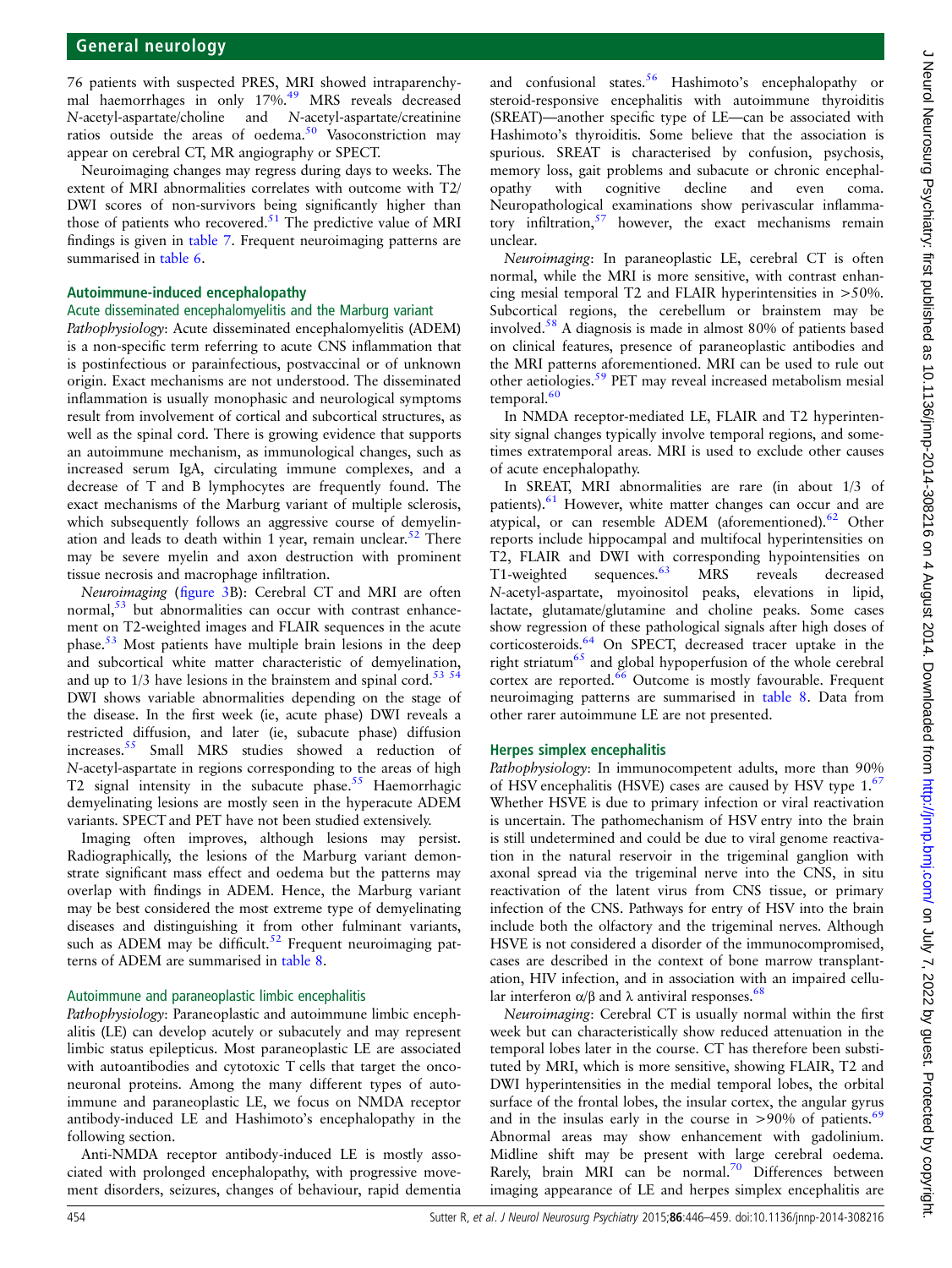<span id="page-9-0"></span>

| Table 7 Most consistent and pathognomonic neuroimaging patterns in the literature and their predictive value (data from the online |
|------------------------------------------------------------------------------------------------------------------------------------|
| supplementary tables S1–S3)                                                                                                        |

| <b>Imaging</b>   | וכנ—וכ כanic (מעוז)<br><b>Patterns</b>                                                                                                                                                                                                                                                                                                                                                                                                                                                                                              | Predictive value for poor outcome                                                   |  |  |
|------------------|-------------------------------------------------------------------------------------------------------------------------------------------------------------------------------------------------------------------------------------------------------------------------------------------------------------------------------------------------------------------------------------------------------------------------------------------------------------------------------------------------------------------------------------|-------------------------------------------------------------------------------------|--|--|
|                  | Posterior reversible encephalopathy                                                                                                                                                                                                                                                                                                                                                                                                                                                                                                 |                                                                                     |  |  |
| CT               | Hypodensities in the parieto-occipital subcortical white matter and cerebellum with<br>increased cerebral blood volume, blood flow, and reduced time to peak mainly in<br>the posterior vascular distribution                                                                                                                                                                                                                                                                                                                       | No clear evidence                                                                   |  |  |
| <b>MRI</b>       | $\triangleright$ T2, FLAIR and DWI hyperintensities in the posterior circulation areas and, less<br>frequent, in the anterior circulation structures. ADC values in areas of abnormal<br>T <sub>2</sub> signal are high<br>Contrast enhancement, restrictions on DWI and ADC<br>$\triangleright$ Decrease in N-acetyl-aspartate on MRS in patients with normal MRI or reversible<br>MRI changes and only minimal elevation of choline                                                                                               | More extensive T2 signal abnormalities were seen with poor outcome                  |  |  |
|                  | Acute disseminated encephalomyelitis                                                                                                                                                                                                                                                                                                                                                                                                                                                                                                |                                                                                     |  |  |
| CT.              | Usually normal                                                                                                                                                                                                                                                                                                                                                                                                                                                                                                                      | No clear evidence                                                                   |  |  |
| <b>MRI</b>       | $\triangleright$ T2 and FLAIR with multiple brain lesions in the deep and subcortical white<br>matter and in 1/3 in the brainstem and spinal cord characteristic of demyelination<br>with contrast enhancement<br>$\blacktriangleright$ In the first week (acute phase) DWI with restricted diffusion, and later (subacute<br>phase) with increased diffusion<br>▶ Decreased N-acetyl-aspartate in regions with T2 hyperintensities in the subacute<br>phase on MRS                                                                 | No clear evidence                                                                   |  |  |
|                  | Paraneoplastic limbic encephalitis                                                                                                                                                                                                                                                                                                                                                                                                                                                                                                  |                                                                                     |  |  |
| CT               | Usually normal                                                                                                                                                                                                                                                                                                                                                                                                                                                                                                                      | No clear evidence                                                                   |  |  |
| <b>MRI</b>       | T2 and FLAIR hyperintensities with mesial temporal contrast enhancement in<br>>50% and/or atrophy<br>Subcortical regions, the cerebellum or brainstem may be involved                                                                                                                                                                                                                                                                                                                                                               | No clear evidence                                                                   |  |  |
| PET              | PET may reveal increased metabolism mesial temporal                                                                                                                                                                                                                                                                                                                                                                                                                                                                                 | No clear evidence                                                                   |  |  |
|                  | Autoimmune limbic encephalitis                                                                                                                                                                                                                                                                                                                                                                                                                                                                                                      |                                                                                     |  |  |
| CT               | Usually normal                                                                                                                                                                                                                                                                                                                                                                                                                                                                                                                      | No clear evidence                                                                   |  |  |
| <b>MRI</b>       | In NMDAR-antibody-mediated limbic encephalitis, MRI is mostly (>50%) normal<br>but can show T2 and FLAIR hyperintensities temporal and rarely extratemporal.<br>MRI is used to exclude other causes of encephalopathy<br>In SREAT, T2 and FLAIR can rarely resemble acute demyelinating<br>encephalomyelitis or show hippocampal or multifocal hyperintensities<br>In SREAT, MRS shows decreased N-acetyl-aspartate, myoinositol peaks, elevations<br>in lipid, lactate, glutamate/glutamine and choline peaks support inflammation | No clear evidence                                                                   |  |  |
| <b>SPECT</b>     | In NMDAR-antibody-mediated limbic encephalitis, abnormal multifocal cerebral<br>blood flow<br>In SREAT, decreased tracer uptake in the striatum and global cortical                                                                                                                                                                                                                                                                                                                                                                 | No clear evidence                                                                   |  |  |
|                  | hypoperfusion<br>Herpes simplex encephalitis                                                                                                                                                                                                                                                                                                                                                                                                                                                                                        |                                                                                     |  |  |
| CT               | Usually normal, but can characteristically show reduced attenuation in the temporal<br>lobes after the first week of the disease                                                                                                                                                                                                                                                                                                                                                                                                    | Lesions on CT are predictive of prolonged course of disease                         |  |  |
| <b>MRI</b>       | $\triangleright$ T2, FLAIR and DWI hyperintensities in the medial temporal lobes, the orbital<br>surface of the frontal lobes, the insular cortex, the angular gyrus and in the<br>insulas early in the course<br>> Abnormal areas may show enhancement with gadolinium<br>Midline shift may be present with large cerebral oedema                                                                                                                                                                                                  | The extent of brain involvement is an independent risk factor for poor<br>prognosis |  |  |
| <b>SPECT</b>     | Increased tracer accumulation which reflects hyperperfusion possibly earlier than<br>pathological signals appear on MRI                                                                                                                                                                                                                                                                                                                                                                                                             | No clear evidence                                                                   |  |  |
| Susac's syndrome |                                                                                                                                                                                                                                                                                                                                                                                                                                                                                                                                     |                                                                                     |  |  |
| CT.              | Does not reveal any of the specific structural abnormalities, but can demonstrate foci<br>of subtle low attenuation in the corpus callosum                                                                                                                                                                                                                                                                                                                                                                                          | No clear evidence                                                                   |  |  |
| <b>MRI</b>       | T2 and FLAIR hyperintensities in the corpus callosum, which is always involved<br>Any part of the corpus callosum can be involved, but predominately the central<br>fibres are showing microinfarcts that are typically small but may sometimes be<br>large                                                                                                                                                                                                                                                                         | No clear evidence                                                                   |  |  |
|                  | $\triangleright$ Foci in the corpus callosum may enhance following gadolinium administration<br>and there can be restricted diffusion with corresponding low-signal intensity on<br>the ADC map<br>▶ Spinal cord involvement is rare but exists                                                                                                                                                                                                                                                                                     |                                                                                     |  |  |
| PET              | Subsequently, central callosal holes arise<br>Marked hypometabolism in the frontal, parietal and temporal lobes-an unspecific                                                                                                                                                                                                                                                                                                                                                                                                       | No clear evidence                                                                   |  |  |
|                  | pattern that can be mistaken as ADEM                                                                                                                                                                                                                                                                                                                                                                                                                                                                                                |                                                                                     |  |  |
|                  | Creutzfeldt-Jakob disease                                                                                                                                                                                                                                                                                                                                                                                                                                                                                                           |                                                                                     |  |  |
| CT               | Non-specific generalised cortical and subcortical atrophy in the later phases of<br>disease                                                                                                                                                                                                                                                                                                                                                                                                                                         | No clear evidence                                                                   |  |  |
|                  |                                                                                                                                                                                                                                                                                                                                                                                                                                                                                                                                     | Continued                                                                           |  |  |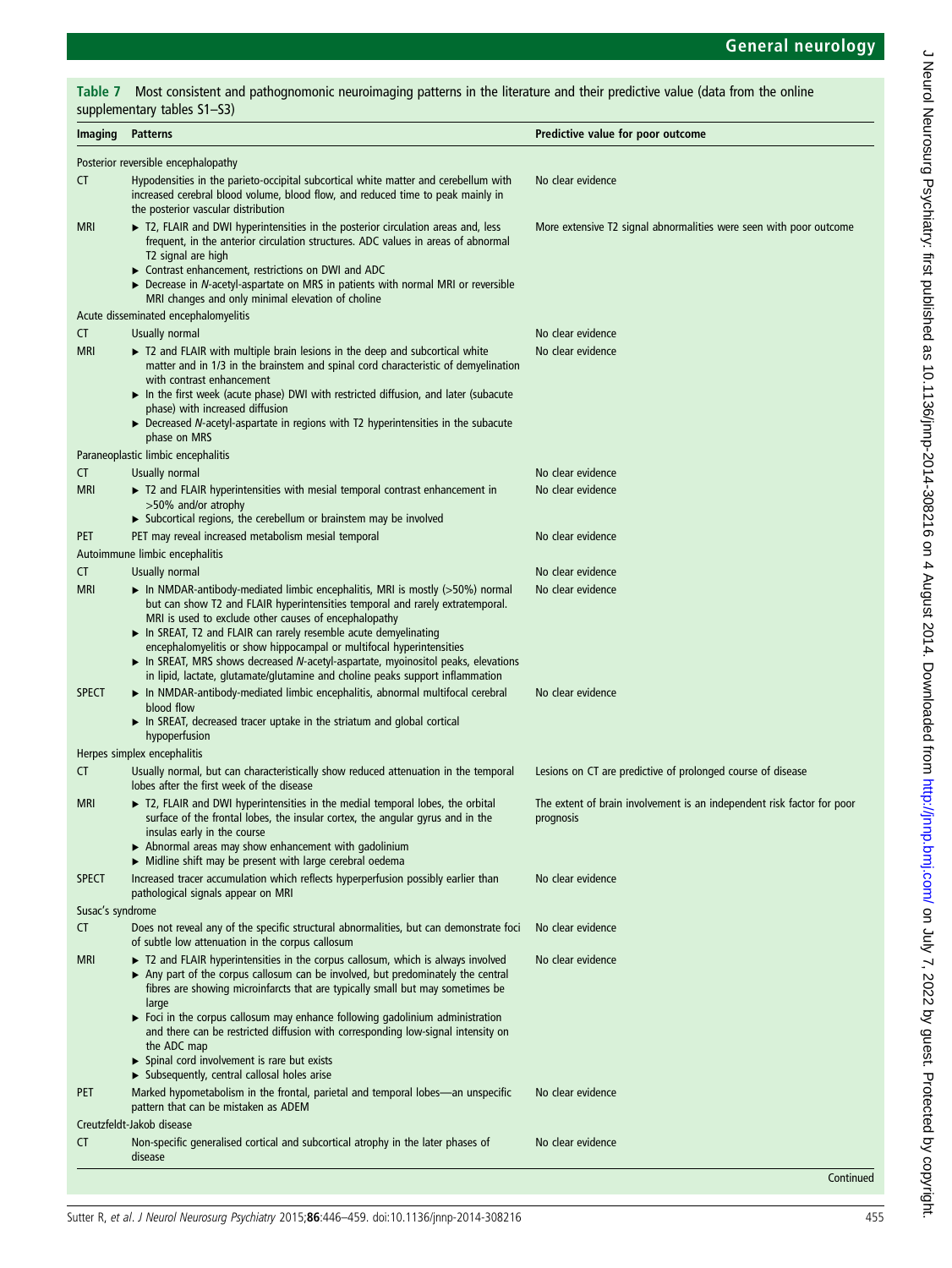<span id="page-10-0"></span>

| Imaging      | <b>Patterns</b>                                                                                                                                                                                                                                                                                                                                                                                                                                                                                                                                                                                                                                                                                                                                                                                                                                                                                       | Predictive value for poor outcome                                                                                                                                                  |
|--------------|-------------------------------------------------------------------------------------------------------------------------------------------------------------------------------------------------------------------------------------------------------------------------------------------------------------------------------------------------------------------------------------------------------------------------------------------------------------------------------------------------------------------------------------------------------------------------------------------------------------------------------------------------------------------------------------------------------------------------------------------------------------------------------------------------------------------------------------------------------------------------------------------------------|------------------------------------------------------------------------------------------------------------------------------------------------------------------------------------|
| <b>MRI</b>   | $\triangleright$ T2 and FLAIR hyperintensities in the cerebral cortex and lesions in the putamen<br>and caudate head isointense to cortex and lesions in the putamen and caudate<br>head isointense to cortical grey<br>Eless frequently, hyperintensity can be detected in the globus pallidus, thalamus,<br>the deep white matter, and the cerebral and cerebellar cortex. Laminar lesions<br>may be observed in the cerebral cortex and cerebellum<br>► DWI is most sensitive in early stages uncovering the altered diffusion in the<br>regions aforementioned<br>In vCJD symmetrical hyperintensities of the pulvinar thalami (relative to the<br>cortex and especially the anterior part of the putamen) are characteristic and<br>known as the 'pulvinar sign'<br>► Decreased N-acetyl-aspartate and slightly increased levels of myoinositol in the<br>striatum and the insular cortex on MRS | Patients with cortical plus basal ganglia hyperintensity have shorter<br>interval from symptom onset to akinetic mutism than those with isolated<br>cortical ribbon hyperintensity |
| <b>PET</b>   | Hypometabolism in the cerebral cortex and the basal ganglia                                                                                                                                                                                                                                                                                                                                                                                                                                                                                                                                                                                                                                                                                                                                                                                                                                           | No clear evidence                                                                                                                                                                  |
| <b>SPECT</b> | Hypoperfusion in the cerebral cortex                                                                                                                                                                                                                                                                                                                                                                                                                                                                                                                                                                                                                                                                                                                                                                                                                                                                  | No clear evidence                                                                                                                                                                  |

ADC, apparent diffusion coefficient; ADEM, acute disseminated encephalomyelitis; DWI, diffusion-weighted imaging; FLAIR, fluid-attenuated inversion recovery; MRS, MR spectroscopy;<br>NMDAR, N-methyl-o-aspartate receptor; PET, vCJD, variant Creutzfeldt-Jakob disease.

summarised in [table 7](#page-9-0). Studies of MRS, SPECT and PET are lacking. Case series report an increased tracer accumulation in SPECT, which does not reflect blood–brain barrier disruption or

| Frequent neuroimaging patterns in autoimmune-induced<br>Table 8<br>encephalopathy |                                                                                                                                                                                                                                                                                                                                                                                                                                                                                                                                                                                                                                                                                                                                                                                                                      |  |
|-----------------------------------------------------------------------------------|----------------------------------------------------------------------------------------------------------------------------------------------------------------------------------------------------------------------------------------------------------------------------------------------------------------------------------------------------------------------------------------------------------------------------------------------------------------------------------------------------------------------------------------------------------------------------------------------------------------------------------------------------------------------------------------------------------------------------------------------------------------------------------------------------------------------|--|
| Imaging                                                                           | <b>Patterns</b>                                                                                                                                                                                                                                                                                                                                                                                                                                                                                                                                                                                                                                                                                                                                                                                                      |  |
| <b>CT</b><br><b>MRI</b>                                                           | Acute disseminated encephalomyelitis<br>Usually normal<br>T2 and FLAIR hyperintensities in multiple brain regions, mostly in<br>the deep and subcortical white matter, and up to 1/3 have<br>hyperintense lesions in the spinal cord especially acutely, with<br>contrast enhancement<br>DWI shows variable abnormalities depending on the stage of the<br>disease. In the first week (ie, acute phase) DWI reveals a restricted<br>diffusion, and later (ie, subacute phase) diffusion increases<br>> Brainstem and spinal cord abnormalities on MRI are common<br>Haemorrhagic demyelinating lesions are mostly seen in the<br>hyperacute ADEM variants<br>$\blacktriangleright$ Reduction of N-acetyl-aspartate in regions corresponding to the<br>areas of high T2 signal intensity in the subacute phase in MRS |  |
|                                                                                   | Autoimmune and paraneoplastic limbic encephalitis                                                                                                                                                                                                                                                                                                                                                                                                                                                                                                                                                                                                                                                                                                                                                                    |  |
| СT                                                                                | Usually normal                                                                                                                                                                                                                                                                                                                                                                                                                                                                                                                                                                                                                                                                                                                                                                                                       |  |
| <b>MRI</b>                                                                        | > Contrast enhancing mesial temporal T2 and FLAIR hyperintensities<br>in $>50\%$                                                                                                                                                                                                                                                                                                                                                                                                                                                                                                                                                                                                                                                                                                                                     |  |
|                                                                                   | Subcortical regions, the cerebellum or brainstem may be involved<br>In NMDAR-antibody-mediated limbic encephalitis MRI is often<br>normal. Sometimes, however, FLAIR and T2 hyperintensity signal<br>changes typically involve temporal regions, and sometimes<br>extratemporal areas<br>In SREAT, white matter changes are atypical, however, MRI                                                                                                                                                                                                                                                                                                                                                                                                                                                                   |  |
|                                                                                   | findings can resemble acute demyelinating encephalomyelitis.<br>Hippocampal hyperintensities and multifocal hyperintensities on<br>T2, FLAIR and DWI with corresponding hypointensities on T1 may<br>appear                                                                                                                                                                                                                                                                                                                                                                                                                                                                                                                                                                                                          |  |
|                                                                                   | In SREAT, decreased N-acetyl-aspartate, myoinositol peaks,<br>elevations in lipid, lactate, glutamate/glutamine and choline peaks<br>on MRS support inflammation<br>Some cases show imaging regression after high doses of                                                                                                                                                                                                                                                                                                                                                                                                                                                                                                                                                                                           |  |
| <b>SPECT</b>                                                                      | corticosteroids<br>In SREAT, decreased tracer uptake in the striatum and global<br>hypoperfusion of the whole cerebral cortex                                                                                                                                                                                                                                                                                                                                                                                                                                                                                                                                                                                                                                                                                        |  |

ADEM, acute disseminated encephalomyelitis; DWI, diffusion-weighted imaging; FLAIR, fluid-attenuated inversion recovery; MRS, MR spectroscopy; NMDAR, N-methyl-D-aspartate receptor; SPECT, single-photon emission CT; SREAT, steroid-responsive encephalitis with autoimmune thyroiditis.

inflammatory oedema, but rather hyperperfusion possibly earlier than pathological signals appear on  $MRI$ .<sup>7</sup>

While small investigations regarding the predictive value of cerebral CT showed that lesions on CT are predictive of prolonged course of the disease, $72-74$  a study of 106 patients with HSVE revealed that the extent of brain involvement on MRI at admission is an independent risk factor for poor prognosis.<sup>[69](#page-13-0)</sup> Frequent neuroimaging patterns are summarised in table 9.

#### Susac's syndrome-related encephalopathy

Pathophysiology: Susac's syndrome is a rare disease that is characterised by the clinical triad of encephalopathy, branch retinal artery occlusion, and sensorineural hearing loss.<sup>[75](#page-13-0)</sup> The pathogenesis of Susac's syndrome remains unclear. Different mechanistic hypothesis have been implicated, such as immune mechanisms, vasospastic phenomena, coagulopathy and viral infection. However, these hypotheses remain unproven. The diagnosis is mainly based on brain MRI, retinal fluorescein angiography and audiometry.

Neuroimaging: Cerebral CT mostly does not reveal any of the specific structural abnormalities, but can demonstrate foci of subtle low attenuation in the corpus callosum.<sup>76</sup> T2 and FLAIR sequences of brain MRI are very sensitive detecting signal changes in the corpus callosum, which is always involved. Any part of the corpus callosum can be affected, but predominately the central fibres show microinfarcts that are typically small.<sup>[76](#page-13-0)</sup> Foci in the corpus callosum often mildly enhance following gadolinium administration and

| Table 9      | Neuroimaging patterns in herpes simplex encephalitis                                                                                                                                                                                                                                                                                               |
|--------------|----------------------------------------------------------------------------------------------------------------------------------------------------------------------------------------------------------------------------------------------------------------------------------------------------------------------------------------------------|
| Imaging      | <b>Patterns</b>                                                                                                                                                                                                                                                                                                                                    |
|              | Herpes simplex encephalitis                                                                                                                                                                                                                                                                                                                        |
| CT.          | Usually normal, but can characteristically show reduced attenuation<br>in the temporal lobes after the first week of the disease                                                                                                                                                                                                                   |
| <b>MRI</b>   | $\triangleright$ T2, FLAIR and DWI hyperintensities in the medial temporal lobes,<br>the orbital surface of the frontal lobes, the insular cortex, the<br>angular gyrus, and in the insulas early in the course<br>$\triangleright$ Abnormal areas may show enhancement with gadolinium<br>Midline shift may be present with large cerebral oedema |
| <b>SPECT</b> | Increased tracer accumulation which reflects hyperperfusion possibly<br>earlier than pathological signals appear on MRI                                                                                                                                                                                                                            |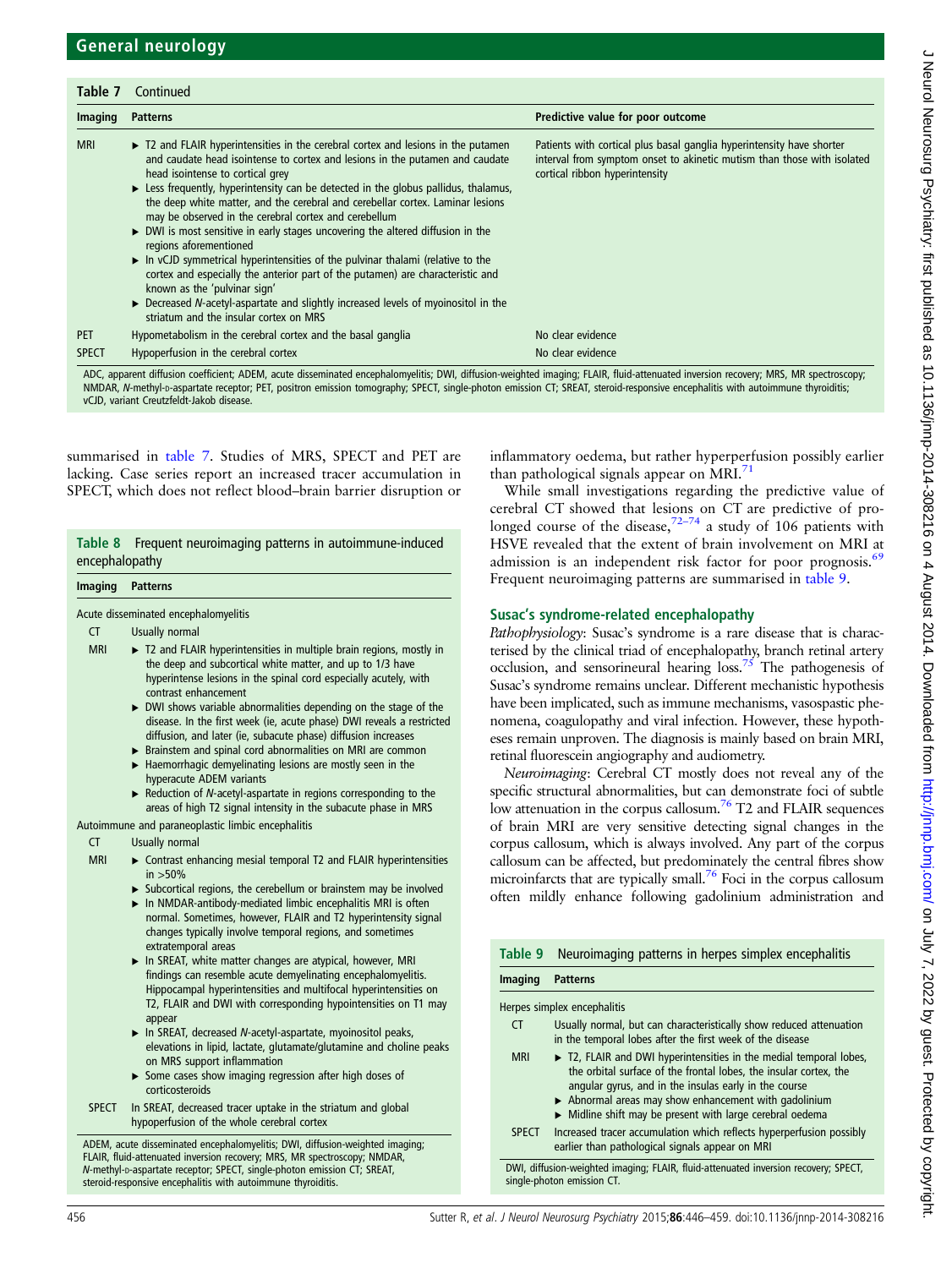|                  | Table 10 Neuroimaging patterns in encephalopathy caused by |  |
|------------------|------------------------------------------------------------|--|
| Susac's syndrome |                                                            |  |

| Imaging    | <b>Patterns</b>                                                                                                                                                                                                                                                                                                                                                                                                                                                                                                                                                                                                    |  |  |
|------------|--------------------------------------------------------------------------------------------------------------------------------------------------------------------------------------------------------------------------------------------------------------------------------------------------------------------------------------------------------------------------------------------------------------------------------------------------------------------------------------------------------------------------------------------------------------------------------------------------------------------|--|--|
|            | Susac's syndrome-related encephalopathy                                                                                                                                                                                                                                                                                                                                                                                                                                                                                                                                                                            |  |  |
| CT         | Does not reveal any of the specific structural abnormalities, but can<br>demonstrated foci of subtle low attenuation in the corpus callosum                                                                                                                                                                                                                                                                                                                                                                                                                                                                        |  |  |
| <b>MRI</b> | $\triangleright$ T2 and FLAIR hyperintensities in the corpus callosum, which is<br>always involved<br>$\triangleright$ Any part of the corpus callosum can be involved, but<br>predominately the central fibres are showing microinfarcts that are<br>typically small but may sometimes be large<br>$\triangleright$ Foci in the corpus callosum may enhance following gadolinium<br>administration and there can be restricted diffusion with<br>corresponding low-signal intensity on the ADC map<br>▶ Spinal cord involvement is rare but exists<br>$\triangleright$ Subsequently, central callosal holes arise |  |  |
| PET        | Marked hypometabolism in the frontal, parietal and temporal lobes                                                                                                                                                                                                                                                                                                                                                                                                                                                                                                                                                  |  |  |

PET Marked hypometabolism in the frontal, parietal and temporal lobes —an unspecific pattern that can be mistaken as ADEM

ADC, apparent diffusion coefficient; ADEM, acute disseminated encephalomyelitis; FLAIR, fluid-attenuated inversion recovery; PET, positron emission tomography.

there can be restricted diffusion with corresponding low-signal intensity on the ADC map[.76](#page-13-0) These are followed by central callosal holes which may be pathognomonic.<sup>[77](#page-13-0)</sup> Aside from these typical findings, any part of the brain can be affected, but the white matter is most frequently involved[.78](#page-13-0) Few articles of MRS report no further useful information in this context and studies of SPECT are lacking. Case reports of brain FDG-PET show marked widespread hypometabolism in the frontal, parietal and temporal lobes—an unspecific pattern that can be mistaken as ADEM.<sup>79</sup> Frequent neuroimaging patterns are summarised in table 10.

#### Creutzfeldt-Jakob disease

Pathophysiology: Prion diseases are transmissible neurodegenerative diseases with long incubation periods. Once clinical symptoms appear, the fatal course of the disease is inexorable. From the currently known human prion diseases kuru,

Table 11 Neuroimaging patterns in encephalopathy caused by Creutzfeldt-Jakob disease

#### Imaging Patterns

Creutzfeldt-Jakob disease-related encephalopathy

- CT Non-specific generalised cortical and subcortical atrophy in the later phases of disease
- $MRI \rightarrow T2$  and FLAIR hyperintensities in the cerebral cortex and lesions in the putamen and caudate head isointense to cortex lesions in the putamen and caudate head isointense to cortical grey
	- ▸ Less frequently, hyperintensity can be detected in the globus pallidus, thalamus, the deep white matter, and the cerebral and cerebellar cortex. Laminar lesions may be observed in the cerebral cortex and cerebellum
	- ▸ DWI is most sensitive in early stages uncovering the altered diffusion in the regions aforementioned
	- $\blacktriangleright$  In vCJD symmetrical hyperintensities of the pulvinar thalami (relative to the cortex and especially the anterior part of the putamen) are characteristic and known as the 'pulvinar sign'
	- ▸ Decreased N-acetyl-aspartate and slightly increased levels of myoinositol in the striatum and the insular cortex on MRS
- SPECT Hypoperfusion in the cerebral cortex
- PET Hypometabolism in the cerebral cortex and the basal ganglia

DWI, diffusion-weighted imaging; FLAIR, fluid-attenuated inversion recovery; MRS, MR spectroscopy; PET, positron emission tomography; SPECT, single-photon emission CT; vCJD, variant Creutzfeldt-Jakob disease.

Creutzfeldt-Jakob disease (CJD), variant CJD (vCJD), Gerstmann-Sträussler-Scheinker syndrome, and fatal familial insomnia, CJD is the most prevalent (>90% of the prion diseases).[80](#page-13-0) In spongiform encephalopathies, prions can induce a pathological refolding of native proteins—a self-sustaining process leading to insoluble proteins that disrupt neuronal function and cause cell death. Neuronal loss, glial proliferation, absence of inflammation and small vacuoles within the neuropil, are common pathological characteristics.

Neuroimaging (fi[gure 3C](#page-7-0)): While cerebral CT shows nonspecific generalised cortical and subcortical atrophy in the later phases of disease, $81$  MRI is more helpful. Typically, the putamen and caudate head are isointense to cortical grey on T2 and FLAIR.<sup>[82](#page-13-0)</sup> Less frequently, hyperintensity can be detected in the globus pallidus, thalamus, the deep white matter, and the cerebral and cerebellar cortex. Laminar lesions may be observed in the cerebral cortex and cerebellum. Proton density and DWI are more sensitive, especially for cortical lesions. DWI is most sensitive in early stages of CJD and can uncover brain abnormalities before the onset of clinical symptoms, such as myoclonus.<sup>[83](#page-13-0)</sup> One study of MRI in 90 patients demonstrated that the combination of FLAIR and DWI hyperintensities and restricted diffusion could reliably differentiate between CJD and other rapidly progressive dementia with a high sensitivity (94%) and specifi-city (100%).<sup>[84](#page-13-0)</sup> However, a study of more than 1000 patients with pathologically confirmed CJD found that MRI interpretation had a sensitivity of 46% when obtained at least 6 months after CJD onset, requiring some caution when interpreting MRI.<sup>85</sup> MRI abnormalities may vary with the clinical syndrome and molecular subtypes. In late or terminal stages of CJD prominent generalised cortical and subcortical atrophy is seen. In vCJD symmetrical hyperintensities of the pulvinar thalami (relative to the cortex and especially the anterior part of the putamen) are characteristic and known as the 'putaminal sign'.<sup>[86](#page-13-0)</sup> Descriptions of abnormal MRS, PET and SPECT are limited to single case reports of patients with sporadic CJD and have not been further evaluated.

Patients with cortical plus basal ganglia hyperintensity have shorter interval from symptom onset to akinetic mutism than those with isolated cortical ribbon hyperintensity.<sup>[87](#page-13-0)</sup> Frequent neuroimaging patterns are summarised in table 11.

#### Toxic encephalopathies

Another important group of acute encephalopathies, the toxic encephalopathies resulting from exogenous substances, may appear with typical or unspecific imaging patterns. Rather typical imaging patterns, as putaminal lesions may be found on MRI in methanol intoxication<sup>[88 89](#page-13-0)</sup> and a diffuse swelling and bipallidal haemorrhages in ethylene glycol poisoning.<sup>[90](#page-13-0)</sup> A comprehensive summary of all toxic encephalopathies is beyond the scope of this review.

#### **SUMMARY**

Cerebral imaging constitutes an important component of diagnosis, management and prognosis of acute encephalopathy. Its respective contribution is dominated by rapid exclusion of acute cerebral lesions and further varies greatly depending on the underlying aetiology and the range of possible differential diagnoses. For these disorders, cerebral CT has been well studied, but is largely insensitive, while brain MRI and especially DWI have been widely reported and appear to be the most helpful in the evaluation of acute encephalopathies. MRS may provide supplementary biochemical information and determines spectral changes in the affected brain tissue. PET and SPECT have their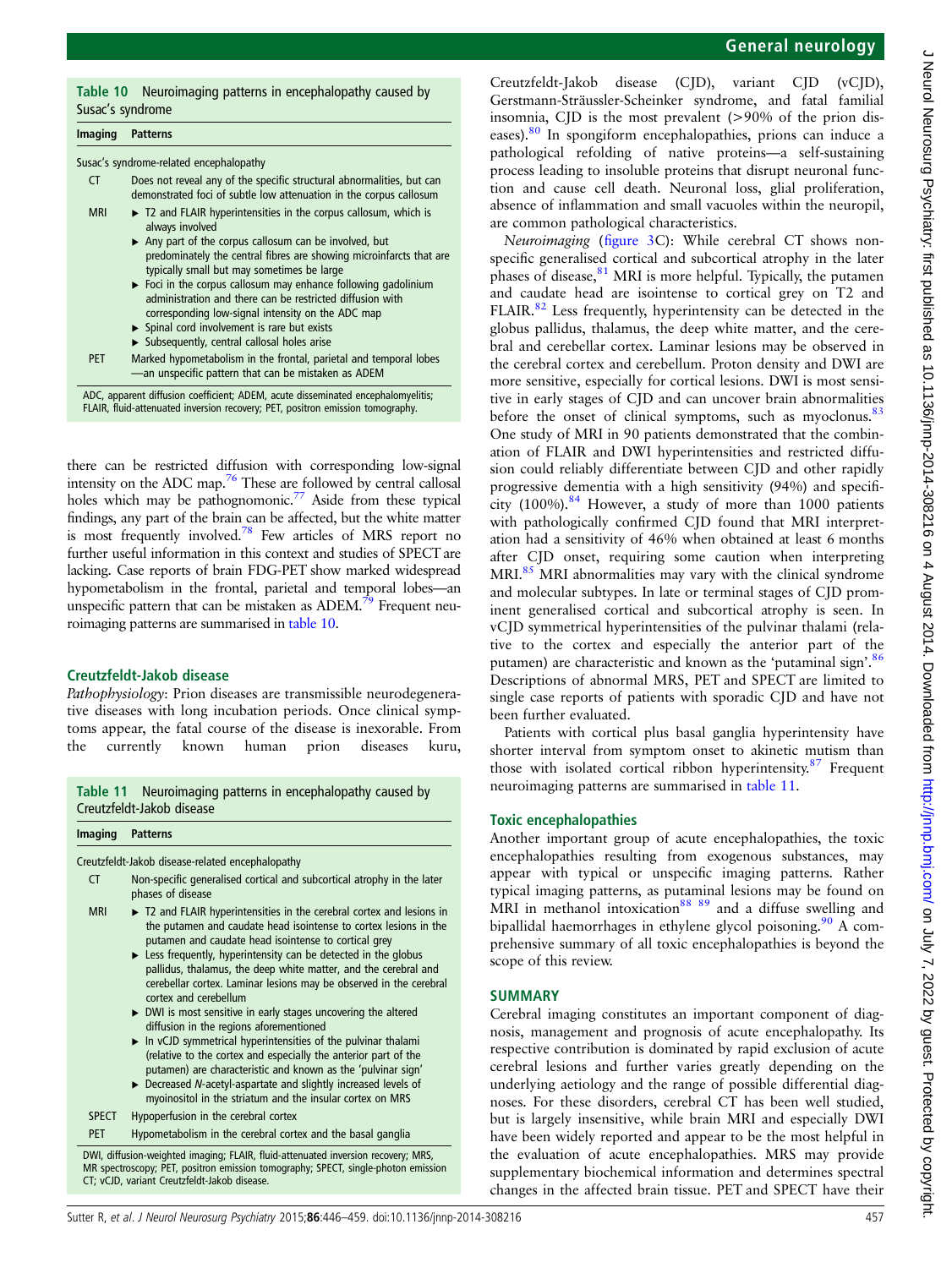# <span id="page-12-0"></span>General neurology

use in delineating areas of high or low metabolic activity or cerebral blood flow (eg, with LE or vasospasm). However, in most of the compiled types of acute encephalopathy, publications of MRS, PET and SPECT are limited to case reports and small case series only providing anecdotal evidence of their usefulness and sensitivity, not to mention that the observations are often heavily technique dependent. Most consistent and pathognomonic neuroimaging patterns and their prognostic are compiled in [tables 1](#page-3-0) and [7](#page-9-0). To date, the prognostic value of specific imaging patterns has been quantified especially for MRI in patients with HIE, hypoglycaemic encephalopathy and PRES while in other encephalopathies larger studies are needed to provide such critical information. Many of the imaging changes are non-specific, and the clinician must judiciously use cerebral imaging to supplement clinical impressions, relevant blood, urine or antibody tests, EEG and occasionally body PET. Findings can then be used to guide treatment and occasionally point to outcome in these morbid conditions.

Contributors RS and PWK conceived and planned the work, acquired, analysed and interpreted the data, and wrote a first draft of the manuscript. Both the authors approved the final submitted version.

Competing interests RS is supported by the Research Funds of the University of Basel, the Scientific Society Basel, and the Gottfried Julia Bangerter-Rhyner Foundation. PWK reports grants from Qatar National Research Foundation, personal fees from Royalties Wiley, Demos for books on epilepsy and EEG; honoraria for international congresses and grand rounds Europe and North America; travel to give lectures Europe and North America; consulting fee for EEG reading Esai Pharma; Expert testimony on qEEG in the courtroom, non-financial support from non-paid board member ACNS and ABCN, outside the submitted work.

Provenance and peer review Not commissioned; externally peer reviewed.

#### **REFERENCES**

- 1 American Psychiatric Association. Diagnostic and statistical manual of mental disorders: DSM-IV. Task Force on DSM-IV, editor. American Psychiatric Publication, 2000.
- 2 Choi DW. Excitotoxic cell death. J Neurobiol 1992;23:1261-76.
- 3 Kaplan PW, Rossetti AO. EEG patterns and imaging correlations in encephalopathy: encephalopathy part II. J Clin Neurophysiol 2011;28:233-51.
- 4 Huang BY, Castillo M. Hypoxic-ischemic brain injury: imaging findings from birth to adulthood. Radiographics 2008;28:417–39; quiz 617.
- 5 Bathla G, Hegde AN. MRI and CT appearances in metabolic encephalopathies due to systemic diseases in adults. Clin Radiol 2013;68:545–54.
- 6 Arbelaez A, Castillo M, Mukherji SK. Diffusion-weighted MR imaging of global cerebral anoxia. AJNR Am J Neuroradiol 1999;20:999–1007.
- 7 Wijman CA, Mlynash M, Caulfield AF, et al. Prognostic value of brain diffusion-weighted imaging after cardiac arrest. Ann Neurol 2009;65:394–402.
- 8 Wijdicks EF, Campeau NG, Miller GM. MR imaging in comatose survivors of cardiac resuscitation. AJNR Am J Neuroradiol 2001;22:1561–5.
- 9 Stevens RD, Sutter R. Prognosis in severe brain injury. Crit Care Med 2013;41:1104–23.
- 10 Fugate JE, Wijdicks EF, Mandrekar J, et al. Predictors of neurologic outcome in hypothermia after cardiac arrest. Ann Neurol 2010;68:907–14.
- 11 Choi SP, Park KN, Park HK, et al. Diffusion-weighted magnetic resonance imaging for predicting the clinical outcome of comatose survivors after cardiac arrest: a cohort study. Crit Care 2010;14:R17.
- 12 Cronberg T, Rundgren M, Westhall E, et al. Neuron-specific enolase correlates with other prognostic markers after cardiac arrest. Neurology 2011;77:623–30.
- 13 Kreis R, Arcinue E, Ernst T, et al. Hypoxic encephalopathy after near-drowning studied by quantitative 1H-magnetic resonance spectroscopy. J Clin Invest 1996;97:1142–54.
- 14 Sharshar T, Annane D, de la Grandmaison GL, et al. The neuropathology of septic shock. Brain Pathol 2004;14:21–33.
- 15 Piazza O, Cotena S, De Robertis E, et al. Sepsis associated encephalopathy studied by MRI and cerebral spinal fluid S100B measurement. Neurochem Res 2009;34:1289–92.
- 16 Sharshar T, Carlier R, Bernard F, et al. Brain lesions in septic shock: a magnetic resonance imaging study. Intensive Care Med 2007;33:798–806.
- 17 Park JH, Kim HJ, Kim SM. Acute chorea with bilateral basal ganglia lesions in diabetic uremia. Can J Neurol Sci 2007;34:248–50.
- 18 Wang HC, Brown P, Lees AJ. Acute movement disorders with bilateral basal ganglia lesions in uremia. Mov Disord 1998;13:952–7.
- 19 Kang E, Jeon SJ, Choi SS. Uremic encephalopathy with atypical magnetic resonance features on diffusion-weighted images. Korean J Radiol 2012;13:808–11.
- 20 Sheu YL, Cheng SJ, Chen YM, et al. The syndrome of bilateral basal ganglia lesions in diabetic uremic patients presenting with a relapsing and remitting course: a case report. Acta Neurol Taiwan 2007;16:226–30.
- 21 Dicuonzo F, Di Fede R, Salvati A, et al. Acute extrapyramidal disorder with bilateral reversible basal ganglia lesions in a diabetic uremic patient: diffusion-weighted imaging and spectroscopy findings. J Neurol Sci 2010;293:119–21.
- 22 Wang HC, Hsu JL, Shen YY. Acute bilateral basal ganglia lesions in patients with diabetic uremia: an FDG-PET study. Clin Nucl Med 2004;29:475–8.
- 23 Rimar D, Bitterman H. Hyperammonemic coma: beyond hepatic encephalopathy. South Med J 2008;101:467–8.
- 24 Takanashi J, Barkovich AJ, Cheng SF, et al. Brain MR imaging in acute hyperammonemic encephalopathy arising from late-onset ornithine transcarbamylase deficiency. AJNR Am J Neuroradiol 2003;24:390–3.
- 25 Rovira A, Alonso J, Cordoba J. MR imaging findings in hepatic encephalopathy. AJNR Am J Neuroradiol 2008;29:1612–21.
- 26 Nomiyama K, Tsuji H, Ikeda K, et al. [Positron emission tomography (PET) before and after treatment of hyperammonemia in a patient with decompensated liver cirrhosis]. Fukuoka Igaku Zasshi 1991;82:521–7.
- 27 McKinney AM, Lohman BD, Sarikaya B, et al. Acute hepatic encephalopathy: diffusion-weighted and fluid-attenuated inversion recovery findings, and correlation with plasma ammonia level and clinical outcome. AJNR Am J Neuroradiol 2010;31:1471–9.
- 28 Kohira I, Matsuo E, Shiro Y, et al. Hepatic encephalopathy with increased cerebral blood flow in SPECT and MRI abnormalities in the basal ganglia. Jpn J Psychiatry Neurol 1994;48:33–6.
- 29 Weissenborn K, Berding G, Kostler H. Altered striatal dopamine D2 receptor density and dopamine transport in a patient with hepatic encephalopathy. Metab Brain Dis 2000;15:173–8.
- 30 Nakagawa Y, Matsumura K, Iwasa M, et al. Single photon emission computed tomography and statistical parametric mapping analysis in cirrhotic patients with and without minimal hepatic encephalopathy. Ann Nucl Med 2004;18: 123–9.
- 31 Fujioka M, Okuchi K, Hiramatsu KI, et al. Specific changes in human brain after hypoglycemic injury. Stroke 1997;28:584–7.
- 32 Lim CC, Gan R, Chan CL, et al. Severe hypoglycemia associated with an illegal sexual enhancement product adulterated with glibenclamide: MR imaging findings. Radiology 2009;250:193–201.
- 33 Ma JH, Kim YJ, Yoo WJ, et al. MR imaging of hypoglycemic encephalopathy: lesion distribution and prognosis prediction by diffusion-weighted imaging. Neuroradiology 2009;51:641–9.
- 34 Lai PH, Tien RD, Chang MH, et al. Chorea-ballismus with nonketotic hyperglycemia in primary diabetes mellitus. AJNR Am J Neuroradiol 1996;17:1057-64.
- 35 Strange K, Jackson PS. Swelling-activated organic osmolyte efflux: a new role for anion channels. Kidney Int 1995;48:994–1003.
- 36 Menger H, Jorg J. Outcome of central pontine and extrapontine myelinolysis (n = 44). J Neurol 1999;246:700–5.
- 37 Ruzek KA, Campeau NG, Miller GM. Early diagnosis of central pontine myelinolysis with diffusion-weighted imaging. AJNR Am J Neuroradiol 2004;25:210-13.
- 38 Graff-Radford J, Fugate JE, Kaufmann TJ, et al. Clinical and radiologic correlations of central pontine myelinolysis syndrome. Mayo Clin Proc 2011;86: 1063–7.
- 39 Kim JS, Lee KS, Han SR, et al. Decreased striatal dopamine transporter binding in a patient with extrapontine myelinolysis. Mov Disord 2003;18:342–5.
- 40 Zuccoli G, Gallucci M, Capellades J, et al. Wernicke encephalopathy: MR findings at clinical presentation in twenty-six alcoholic and nonalcoholic patients. AJNR Am J Neuroradiol 2007;28:1328–31.
- 41 Victor M, Adams RD, Collins GH. The Wernicke-Korsakoff syndrome. A clinical and pathological study of 245 patients, 82 with post-mortem examinations. Contemp Neurol Ser 1971;7:1–206.
- 42 Antunez E, Estruch R, Cardenal C, et al. Usefulness of CT and MR imaging in the diagnosis of acute Wernicke's encephalopathy. AJR Am J Roentgenol 1998;171:1131–7.
- 43 Gallucci M, Bozzao A, Splendiani A, et al. Wernicke encephalopathy: MR findings in five patients. AJNR Am J Neuroradiol 1990;11:887–92.
- 44 Park SH, Kim M, Na DL, et al. Magnetic resonance reflects the pathological evolution of Wernicke encephalopathy. J Neuroimaging 2001;11:406–11.
- 45 Murata T, Fujito T, Kimura H, et al. Serial MRI and (1)H-MRS of Wernicke's encephalopathy: report of a case with remarkable cerebellar lesions on MRI. Psychiatry Res 2001;108:49–55.
- 46 Fei GQ, Zhong C, Jin L, et al. Clinical characteristics and MR imaging features of nonalcoholic Wernicke encephalopathy. AJNR Am J Neuroradiol 2008;29:164–9.
- 47 Hinchey J, Chaves C, Appignani B, et al. A reversible posterior leukoencephalopathy syndrome. N Engl J Med 1996;334:494–500.
- 48 Bartynski WS. Posterior reversible encephalopathy syndrome, part 2: controversies surrounding pathophysiology of vasogenic edema. AJNR Am J Neuroradiol 2008;29:1043–9.